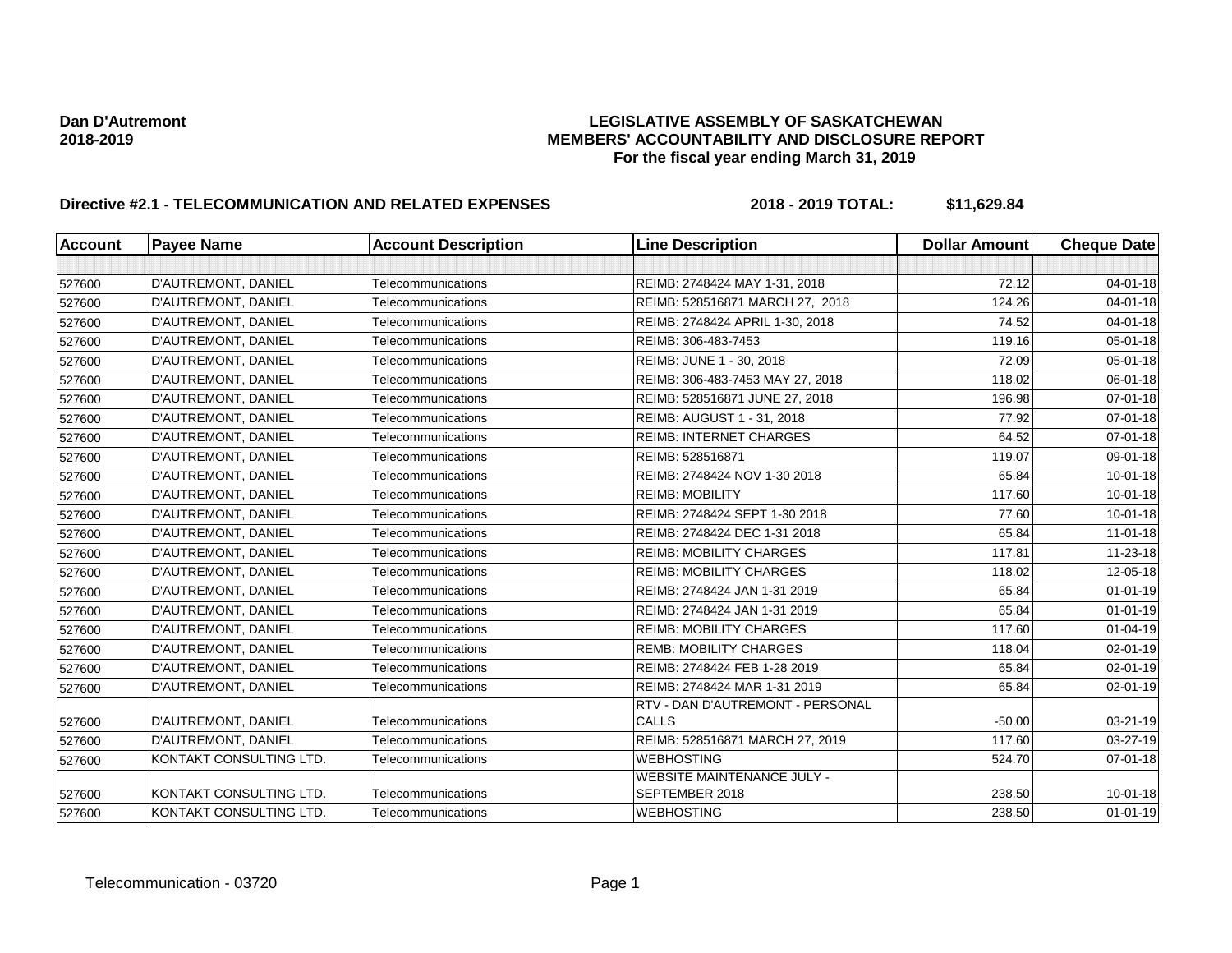| Account | <b>Payee Name</b>            | <b>Account Description</b> | <b>Line Description</b>        | <b>Dollar Amount</b> | <b>Cheque Date</b> |
|---------|------------------------------|----------------------------|--------------------------------|----------------------|--------------------|
|         |                              |                            |                                |                      |                    |
| 527600  | KONTAKT CONSULTING LTD.      | Telecommunications         | WEBHOSTING JAN - MAR 2019      | 238.50               | 03-28-19           |
|         | REGINA BUSINESS SYSTEMS INC. |                            | SHERRWEB MANAGED HOSTED        |                      |                    |
| 527600  | O/A MICROAGE REGINA          | Telecommunications         | <b>EXCHANGE</b>                | 1,259.28             | 06-05-18           |
| 527600  | <b>SASKTEL</b>               | Telecommunications         | 798861099007 APRIL 1, 2018     | 348.16               | 04-01-18           |
| 527600  | <b>SASKTEL</b>               | Telecommunications         | 215988088003 APRIL 23, 2018    | 77.38                | 05-01-18           |
| 527600  | <b>SASKTEL</b>               | Telecommunications         | 798861099007 MAY 1, 2018       | 354.59               | 05-01-18           |
| 527600  | <b>SASKTEL</b>               | Telecommunications         | 215988088003 MAY 23, 2018      | 77.38                | 06-01-18           |
| 527600  | <b>SASKTEL</b>               | Telecommunications         | 798861099007 JULY 1, 2018      | 355.57               | 07-01-18           |
| 527600  | <b>SASKTEL</b>               | Telecommunications         | 7988610-7 JUNE 1 2018          | 354.81               | $07 - 01 - 18$     |
| 527600  | <b>SASKTEL</b>               | Telecommunications         | 02159880 JUNE 23 2018          | 78.39                | 07-01-18           |
| 527600  | <b>SASKTEL</b>               | Telecommunications         | 798861099007 AUGUST 1 2018     | 369.09               | 08-01-18           |
| 527600  | <b>SASKTEL</b>               | Telecommunications         | 21598808003JULY 23 2018        | 79.09                | 08-01-18           |
| 527600  | <b>SASKTEL</b>               | Telecommunications         | 215988088003 AUGUST 23 2018    | 77.38                | 09-01-18           |
| 527600  | <b>SASKTEL</b>               | Telecommunications         | 798861099007 SEPTEMBER 1, 2018 | 353.94               | $10 - 01 - 18$     |
| 527600  | <b>SASKTEL</b>               | Telecommunications         | 215988088003 SEP 23 2018       | 77.38                | 10-01-18           |
| 527600  | <b>SASKTEL</b>               | Telecommunications         | 798861099007 OCT 1 2018        | 346.91               | 10-23-18           |
| 527600  | <b>SASKTEL</b>               | Telecommunications         | 215988088003 OCT 23 2018       | 77.38                | $11 - 01 - 18$     |
| 527600  | <b>SASKTEL</b>               | Telecommunications         | 798861099007 NOV 1 2018        | 363.30               | $11 - 01 - 18$     |
| 527600  | <b>SASKTEL</b>               | Telecommunications         | 215988008003 NOV 23 2018       | 77.38                | $01 - 01 - 19$     |
| 527600  | <b>SASKTEL</b>               | Telecommunications         | 798861099007 DEC 1 2018        | 345.28               | $01 - 01 - 19$     |
| 527600  | <b>SASKTEL</b>               | Telecommunications         | 215988088003 JAN 23 2019       | 79.70                | 02-01-19           |
| 527600  | <b>SASKTEL</b>               | Telecommunications         | 0215988088003 DEC 23 2018      | 77.38                | 02-01-19           |
| 527600  | <b>SASKTEL</b>               | Telecommunications         | 798861099007 JAN 1 2019        | 347.05               | 02-01-19           |
| 527600  | <b>SASKTEL</b>               | Telecommunications         | 798861099007 FEB 1 2019        | 361.17               | 02-01-19           |
| 527600  | <b>SASKTEL</b>               | Telecommunications         | 798861099007 MAR 1 2019        | 363.80               | 03-01-19           |
| 527600  | <b>SASKTEL</b>               | Telecommunications         | 215988088003 FEB 23 2019       | 79.70                | 03-01-19           |
| 527600  | <b>SASKTEL</b>               | Telecommunications         | 2159880880003 MAR 23 2019      | 77.38                | 03-23-19           |
| 530600  | <b>SASKTEL</b>               | Placement - Tender Ads     | 798861099007 APRIL 1, 2018     | 146.90               | 04-01-18           |
| 530600  | <b>SASKTEL</b>               | Placement - Tender Ads     | 798861099007 MAY 1, 2018       | 146.90               | 05-01-18           |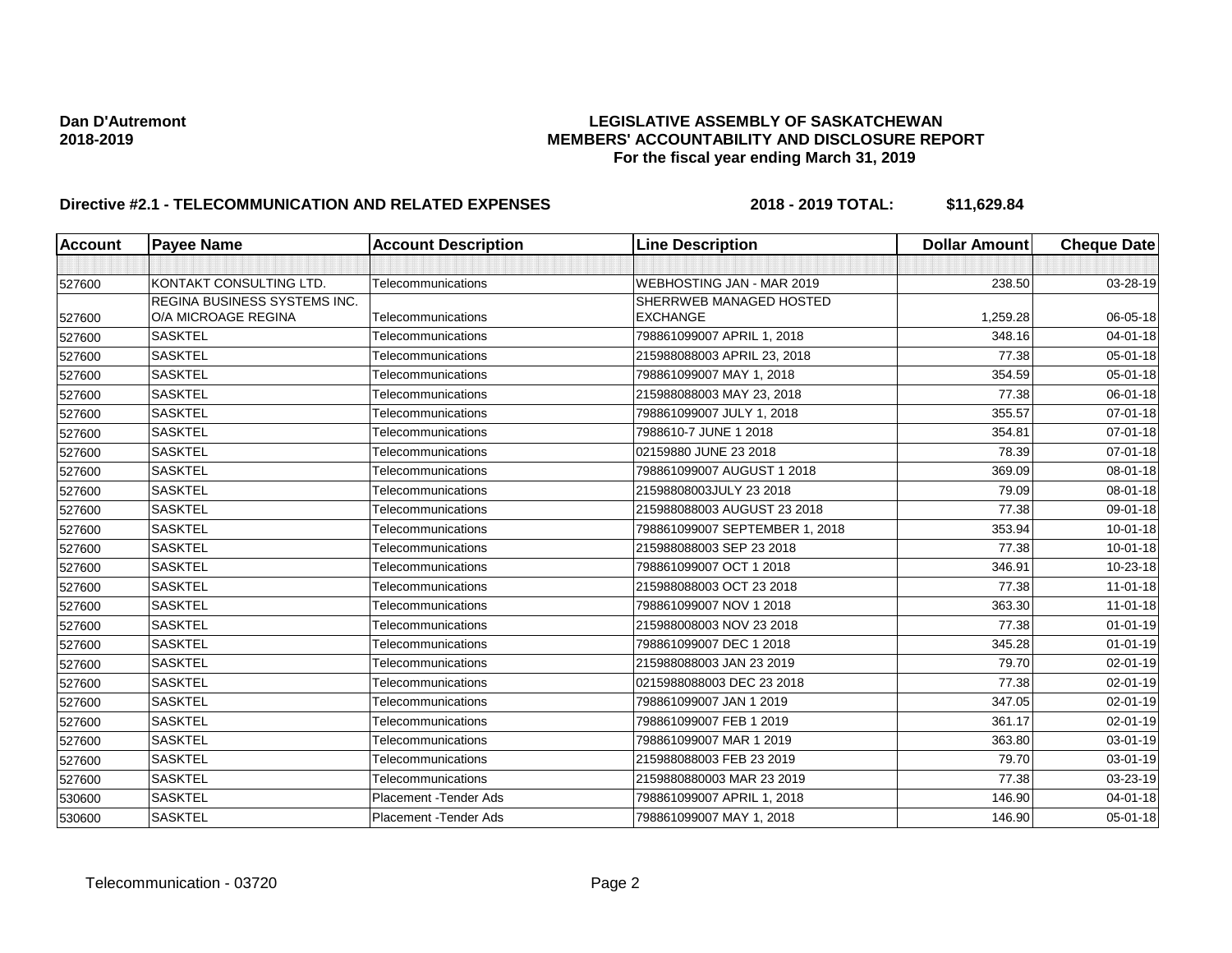| <b>Account</b> | <b>Payee Name</b> | <b>Account Description</b> | <b>Line Description</b>        | <b>Dollar Amount</b> | <b>Cheque Date</b> |
|----------------|-------------------|----------------------------|--------------------------------|----------------------|--------------------|
|                |                   |                            |                                |                      |                    |
| 530600         | <b>SASKTEL</b>    | Placement - Tender Ads     | 798861099007 JULY 1, 2018      | 146.90               | 07-01-18           |
| 530600         | <b>SASKTEL</b>    | Placement - Tender Ads     | 7988610-7 JUNE 1 2018          | 146.90               | 07-01-18           |
| 530600         | <b>SASKTEL</b>    | Placement - Tender Ads     | 798861099007 AUGUST 1 2018     | 146.90               | 08-01-18           |
| 530600         | <b>SASKTEL</b>    | Placement - Tender Ads     | 798861099007 SEPTEMBER 1, 2018 | 146.90               | $10 - 01 - 18$     |
| 530600         | <b>SASKTEL</b>    | Placement - Tender Ads     | 798861099007 OCT 1 2018        | 146.90               | 10-23-18           |
| 530600         | <b>SASKTEL</b>    | Placement - Tender Ads     | 798861099007 NOV 1 2018        | 146.90               | $11-01-18$         |
| 530600         | <b>SASKTEL</b>    | Placement - Tender Ads     | 798861099007 DEC 1 2018        | 146.90               | $01 - 01 - 19$     |
| 530600         | <b>SASKTEL</b>    | Placement - Tender Ads     | 798861099007 FEB 1 2019        | 146.90               | 02-01-19           |
| 530600         | <b>SASKTEL</b>    | Placement - Tender Ads     | 798861099007 JAN 1 2019        | 146.90               | 02-01-19           |
| 530600         | SASKTEL           | Placement - Tender Ads     | 798861099007 MAR 1 2019        | 146.90               | 03-01-19           |
|                |                   |                            |                                |                      |                    |
|                |                   |                            |                                |                      |                    |
|                |                   |                            |                                |                      |                    |
|                |                   |                            |                                |                      |                    |
|                |                   |                            |                                |                      |                    |
|                |                   |                            |                                |                      |                    |
|                |                   |                            |                                |                      |                    |
|                |                   |                            |                                |                      |                    |
|                |                   |                            |                                |                      |                    |
|                |                   |                            |                                |                      |                    |
|                |                   |                            |                                |                      |                    |
|                |                   |                            |                                |                      |                    |
|                |                   |                            |                                |                      |                    |
|                |                   |                            |                                |                      |                    |
|                |                   |                            |                                |                      |                    |
|                |                   |                            |                                |                      |                    |
|                |                   |                            |                                |                      |                    |
|                |                   |                            |                                |                      |                    |
|                |                   |                            |                                |                      |                    |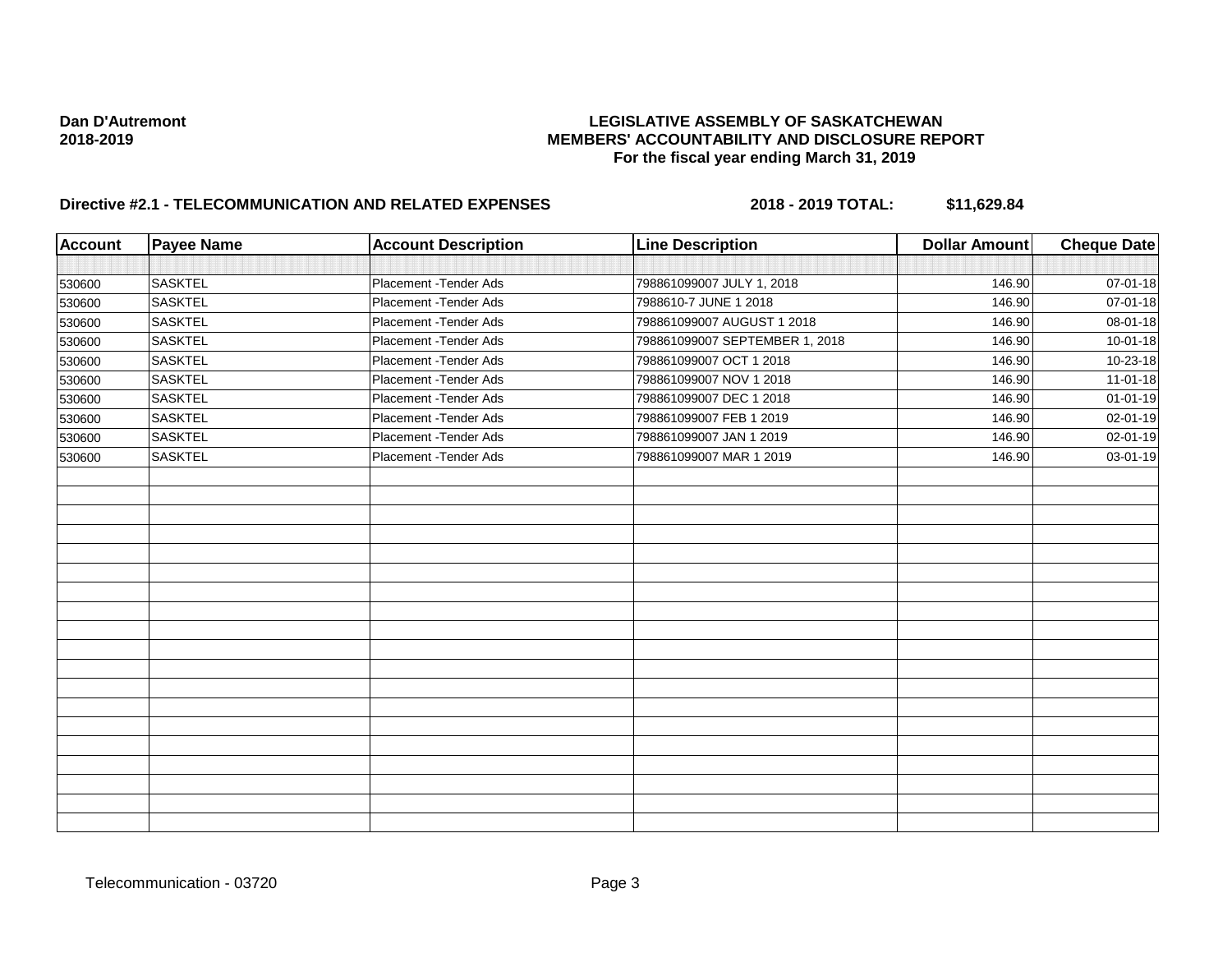| <b>Account</b> | Payee Name | <b>Account Description</b> | <b>Line Description</b> | <b>Dollar Amount</b> | <b>Cheque Date</b> |
|----------------|------------|----------------------------|-------------------------|----------------------|--------------------|
|                |            |                            |                         |                      |                    |
|                |            |                            |                         |                      |                    |
|                |            |                            |                         |                      |                    |
|                |            |                            |                         |                      |                    |
|                |            |                            |                         |                      |                    |
|                |            |                            |                         |                      |                    |
|                |            |                            |                         |                      |                    |
|                |            |                            |                         |                      |                    |
|                |            |                            |                         |                      |                    |
|                |            |                            |                         |                      |                    |
|                |            |                            |                         |                      |                    |
|                |            |                            |                         |                      |                    |
|                |            |                            |                         |                      |                    |
|                |            |                            |                         |                      |                    |
|                |            |                            |                         |                      |                    |
|                |            |                            |                         |                      |                    |
|                |            |                            |                         |                      |                    |
|                |            |                            |                         |                      |                    |
|                |            |                            |                         |                      |                    |
|                |            |                            |                         |                      |                    |
|                |            |                            |                         |                      |                    |
|                |            |                            |                         |                      |                    |
|                |            |                            |                         |                      |                    |
|                |            |                            |                         |                      |                    |
|                |            |                            |                         |                      |                    |
|                |            |                            |                         |                      |                    |
|                |            |                            |                         |                      |                    |
|                |            |                            |                         |                      |                    |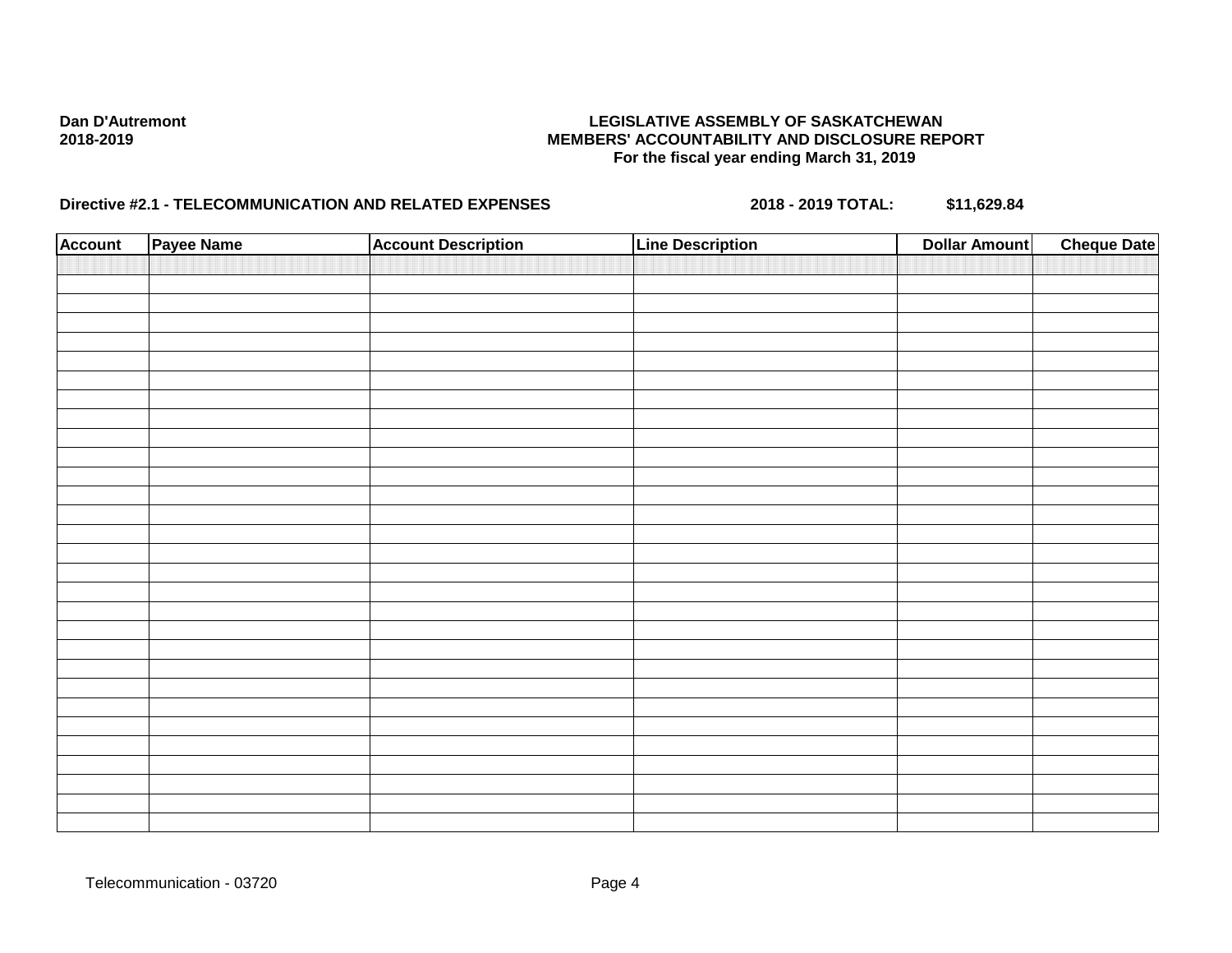| <b>Account</b> | <b>Payee Name</b> | <b>Account Description</b> | <b>Line Description</b> | <b>Cheque Date</b><br><b>Dollar Amount</b> |
|----------------|-------------------|----------------------------|-------------------------|--------------------------------------------|
|                |                   |                            |                         |                                            |
|                |                   |                            |                         |                                            |
|                |                   |                            |                         |                                            |
|                |                   |                            |                         |                                            |
|                |                   |                            |                         |                                            |
|                |                   |                            |                         |                                            |
|                |                   |                            |                         |                                            |
|                |                   |                            |                         |                                            |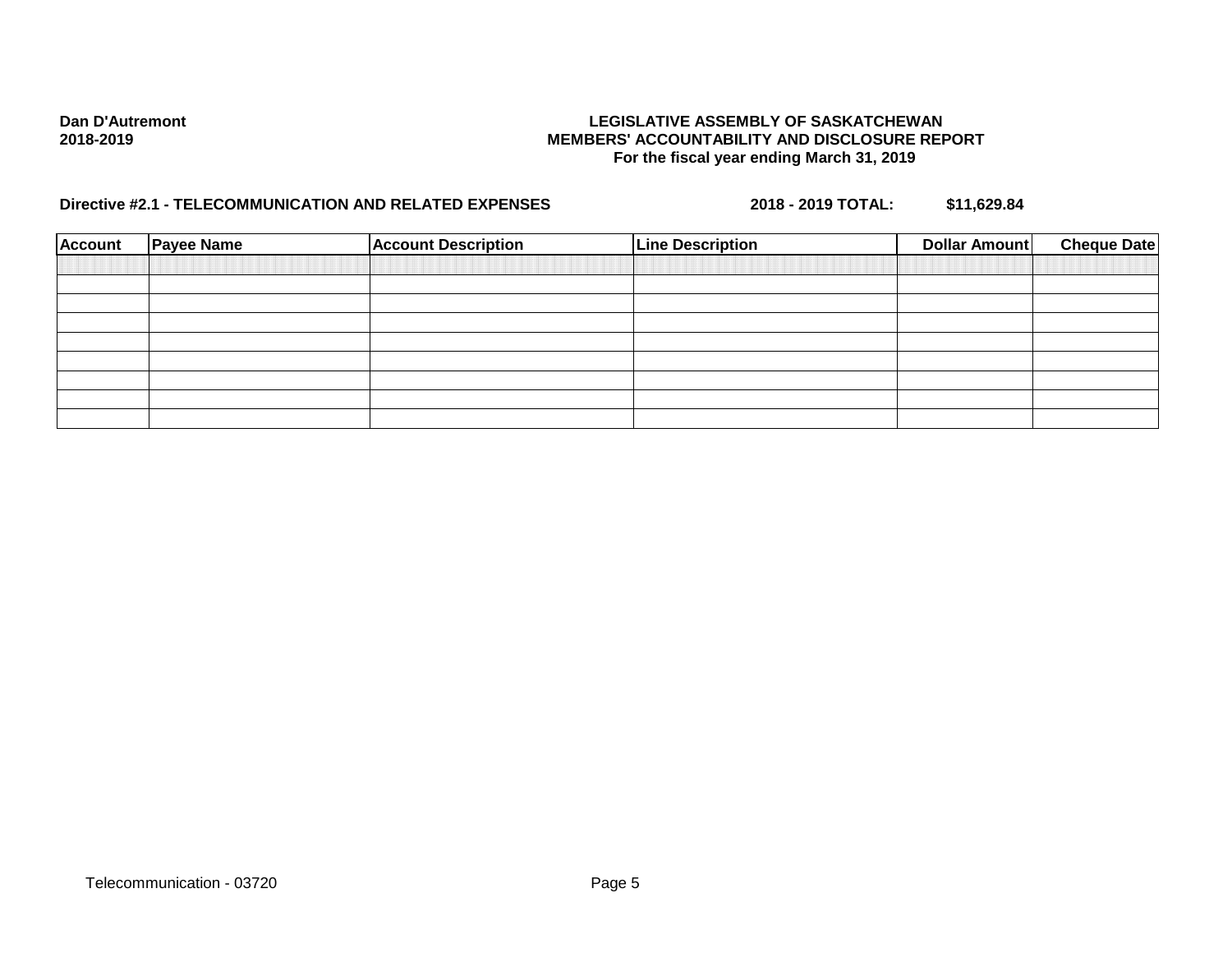## **LEGISLATIVE ASSEMBLY OF SASKATCHEWAN MEMBERS' ACCOUNTABILITY AND DISCLOSURE REPORT For the fiscal year ending March 31, 2019**

| <b>Account</b> | <b>Payee Name</b>   | <b>Account Description</b>  | <b>Line Description</b>              | <b>Dollar Amount</b> | <b>Cheque Date</b> |
|----------------|---------------------|-----------------------------|--------------------------------------|----------------------|--------------------|
|                |                     |                             |                                      |                      |                    |
| 541900         | D'AUTREMONT, DANIEL | Elected Rep - Travel        | MLA TRAVEL FEBRUARY 24-28, 2018      | 465.83               | 04-18-18           |
|                |                     |                             | FEBRUARY 2018 MLA REGINA             |                      |                    |
| 541900         | D'AUTREMONT, DANIEL | Elected Rep - Travel        | <b>ACCOMMODATIONS</b>                | 1,400.00             | 04-18-18           |
| 541900         | D'AUTREMONT, DANIEL | <b>Elected Rep - Travel</b> | MLA TRAVEL FEBRUARY 5-23, 2018       | 1,671.23             | 04-18-18           |
| 541900         | D'AUTREMONT, DANIEL | Elected Rep - Travel        | MLA TRAVEL APRIL 18 - 30, 2018       | 1,180.25             | 05-16-18           |
| 541900         | D'AUTREMONT, DANIEL | Elected Rep - Travel        | <b>MLA TRAVEL APRIL 2 - 17, 2018</b> | 1,405.03             | 05-16-18           |
|                |                     |                             | APRIL 2018 MLA REGINA                |                      |                    |
| 541900         | D'AUTREMONT, DANIEL | <b>Elected Rep - Travel</b> | <b>ACCOMMODATIONS</b>                | 1,500.00             | 05-16-18           |
| 541900         | D'AUTREMONT, DANIEL | Elected Rep - Travel        | MLA TRAVEL MAY 23 - 31, 2018         | 1,170.75             | 06-01-18           |
| 541900         | D'AUTREMONT, DANIEL | <b>Elected Rep - Travel</b> | MLA TRAVEL MAY 1 - 22, 2018          | 1,611.03             | 06-01-18           |
|                |                     |                             | MAY 2018 MLA REGINA                  |                      |                    |
| 541900         | D'AUTREMONT, DANIEL | <b>Elected Rep - Travel</b> | <b>ACCOMMODATIONS</b>                | 1,550.00             | 06-01-18           |
|                |                     |                             | MLA REGINA ACCOMMODATION JUNE        |                      |                    |
| 541900         | D'AUTREMONT, DANIEL | <b>Elected Rep - Travel</b> | 2018                                 | 1,500.00             | 07-01-18           |
| 541900         | D'AUTREMONT, DANIEL | <b>Elected Rep - Travel</b> | MLA TRAVEL JUNE 1-16 2018            | 1,572.50             | 07-10-18           |
| 541900         | D'AUTREMONT, DANIEL | Elected Rep - Travel        | MLA TRAVEL JULY 22 - 31, 2018        | 1,017.28             | 08-01-18           |
| 541900         | D'AUTREMONT, DANIEL | <b>Elected Rep - Travel</b> | MLA TRAVEL JULY 3 - 20, 2018         | 1,706.88             | 08-01-18           |
|                |                     |                             | JULY 2018 MLA REGINA                 |                      |                    |
| 541900         | D'AUTREMONT, DANIEL | <b>Elected Rep - Travel</b> | <b>ACCOMMODATIONS</b>                | 1,550.00             | 08-01-18           |
|                |                     |                             | MLA REGINA ACCOMMODATIONS AUGUST     |                      |                    |
| 541900         | D'AUTREMONT, DANIEL | <b>Elected Rep - Travel</b> | 2018                                 | 1,550.00             | 09-01-18           |
| 541900         | D'AUTREMONT, DANIEL | <b>Elected Rep - Travel</b> | MLA TRAVEL AUGUST 1-21 2018          | 2.162.08             | 09-11-18           |
| 541900         | D'AUTREMONT, DANIEL | <b>Elected Rep - Travel</b> | MLA TRAVEL AUGUST 22-31 2018         | 1,083.55             | 09-11-18           |
|                |                     |                             | MLA REGINA ACCOMMODATIONS SEPT       |                      |                    |
| 541900         | D'AUTREMONT, DANIEL | <b>Elected Rep - Travel</b> | 2018                                 | 1,500.00             | $10 - 01 - 18$     |
| 541900         | D'AUTREMONT, DANIEL | <b>Elected Rep - Travel</b> | MLA TRAVEL SEP 3-18 2018             | 1.970.45             | 10-03-18           |
| 541900         | D'AUTREMONT, DANIEL | <b>Elected Rep - Travel</b> | MLA TRAVEL SEP 19-30 2018            | 1,148.38             | 10-03-18           |
| 541900         | D'AUTREMONT, DANIEL | Elected Rep - Travel        | MLA TRAVEL OCT 1-16 2018             | 2,033.48             | $11 - 01 - 18$     |
| 541900         | D'AUTREMONT, DANIEL | Elected Rep - Travel        | MLA TRAVEL OCT 17-31 2018            | 1,740.10             | $11-01-18$         |
| 541900         | D'AUTREMONT, DANIEL | Elected Rep - Travel        | MLA TRAVEL AUG 7 2018                | 296.22               | $11-01-18$         |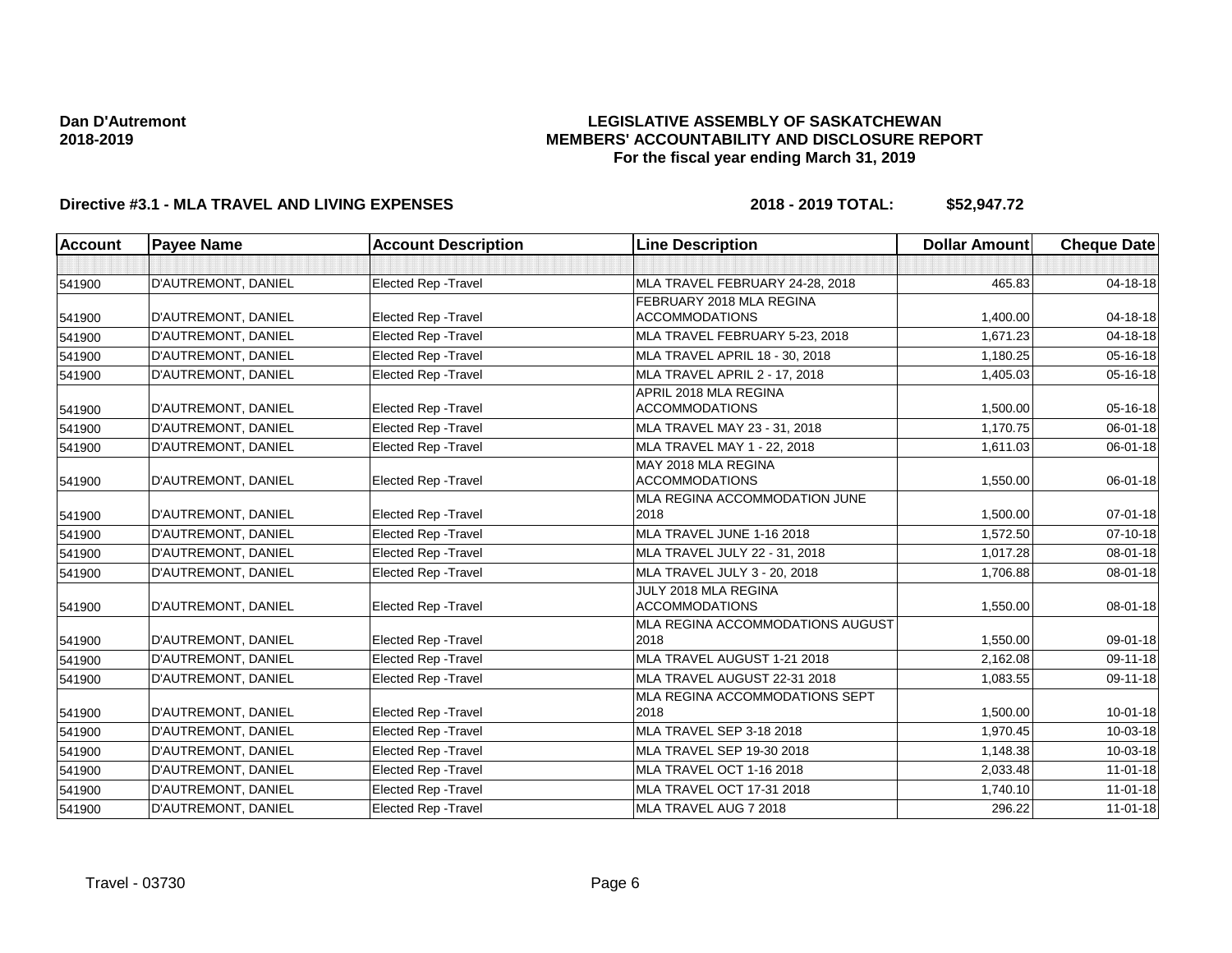## **LEGISLATIVE ASSEMBLY OF SASKATCHEWAN MEMBERS' ACCOUNTABILITY AND DISCLOSURE REPORT For the fiscal year ending March 31, 2019**

| <b>Account</b> | <b>Payee Name</b>   | <b>Account Description</b>  | <b>Line Description</b>                      | <b>Dollar Amount</b> | <b>Cheque Date</b> |
|----------------|---------------------|-----------------------------|----------------------------------------------|----------------------|--------------------|
|                |                     |                             |                                              |                      |                    |
| 541900         | D'AUTREMONT, DANIEL | <b>Elected Rep - Travel</b> | MLA REGINA ACCOMMODATIONS OCT<br>2018        | 1,550.00             | $11-01-18$         |
| 541900         | D'AUTREMONT, DANIEL | <b>Elected Rep - Travel</b> | DEC 2018 MLA REGINA<br><b>ACCOMMODATIONS</b> | 1,550.00             | $01 - 01 - 19$     |
| 541900         | D'AUTREMONT, DANIEL | <b>Elected Rep - Travel</b> | NOV 2018 MLA REGINA<br><b>ACCOMMODATIONS</b> | 1,500.00             | $01 - 01 - 19$     |
| 541900         | D'AUTREMONT, DANIEL | <b>Elected Rep - Travel</b> | MLA TRAVEL DEC 3-19 2018                     | 1.337.95             | $01 - 15 - 19$     |
| 541900         | D'AUTREMONT, DANIEL | Elected Rep - Travel        | MLA TRAVEL NOV 1-19 2018                     | 2,051.05             | $01 - 15 - 19$     |
| 541900         | D'AUTREMONT, DANIEL | <b>Elected Rep - Travel</b> | MLA TRAVEL NOV 20-29 2018                    | 1,048.30             | $01 - 15 - 19$     |
| 541900         | D'AUTREMONT, DANIEL | Elected Rep - Travel        | JAN 2019 MLA REGINA<br><b>ACCOMMODATIONS</b> | 470.94               | 02-01-19           |
| 541900         | D'AUTREMONT, DANIEL | <b>Elected Rep - Travel</b> | MLA TRAVEL JAN 21-31 2018                    | 972.85               | 02-05-19           |
| 541900         | D'AUTREMONT, DANIEL | Elected Rep - Travel        | MLA TRAVEL JAN 3-20 2019                     | 1,670.30             | $02 - 05 - 19$     |
| 541900         | D'AUTREMONT, DANIEL | Elected Rep - Travel        | JAN 2019 MLA REGINA<br><b>ACCOMMODATIONS</b> | 100.00               | 03-01-19           |
| 541900         | D'AUTREMONT, DANIEL | <b>Elected Rep - Travel</b> | FEB 2019 MLA REGINA ACCOMMODATION            | 549.60               | 03-21-19           |
| 541900         | D'AUTREMONT, DANIEL | <b>Elected Rep - Travel</b> | MAR 2019 MLA REGINA ACCOMMODATION            | 542.44               | 03-25-19           |
| 541900         | D'AUTREMONT, DANIEL | Elected Rep - Travel        | MLA TRAVEL FEB 19-28, 2019                   | 1,162.80             | 03-31-19           |
| 541900         | D'AUTREMONT, DANIEL | <b>Elected Rep - Travel</b> | MLA TRAVEL MAR 02-17, 2019                   | 2,302.10             | 03-31-19           |
| 541900         | D'AUTREMONT, DANIEL | Elected Rep - Travel        | MLA TRAVEL MARCH 19-31, 2019                 | 1.486.95             | 03-31-19           |
| 541900         | D'AUTREMONT, DANIEL | Elected Rep - Travel        | MLA TRAVEL FEB 01-16, 2019                   | 1.867.40             | 03-31-19           |
|                |                     |                             |                                              |                      |                    |
|                |                     |                             |                                              |                      |                    |
|                |                     |                             |                                              |                      |                    |
|                |                     |                             |                                              |                      |                    |
|                |                     |                             |                                              |                      |                    |
|                |                     |                             |                                              |                      |                    |
|                |                     |                             |                                              |                      |                    |
|                |                     |                             |                                              |                      |                    |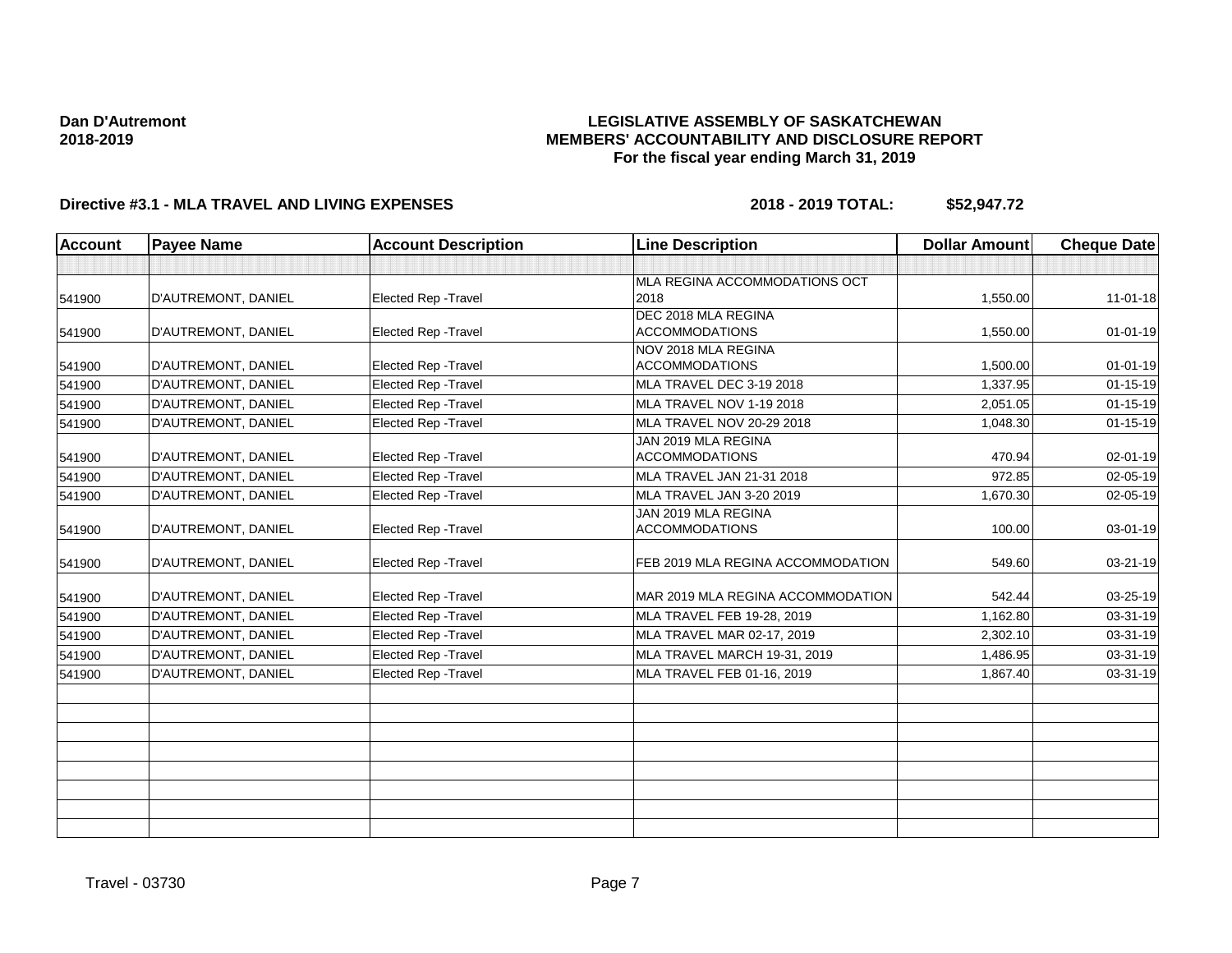## **LEGISLATIVE ASSEMBLY OF SASKATCHEWAN MEMBERS' ACCOUNTABILITY AND DISCLOSURE REPORT For the fiscal year ending March 31, 2019**

| <b>Account</b> | Payee Name | <b>Account Description</b> | <b>Line Description</b> | <b>Dollar Amount</b> | <b>Cheque Date</b> |
|----------------|------------|----------------------------|-------------------------|----------------------|--------------------|
|                |            |                            |                         |                      |                    |
|                |            |                            |                         |                      |                    |
|                |            |                            |                         |                      |                    |
|                |            |                            |                         |                      |                    |
|                |            |                            |                         |                      |                    |
|                |            |                            |                         |                      |                    |
|                |            |                            |                         |                      |                    |
|                |            |                            |                         |                      |                    |
|                |            |                            |                         |                      |                    |
|                |            |                            |                         |                      |                    |
|                |            |                            |                         |                      |                    |
|                |            |                            |                         |                      |                    |
|                |            |                            |                         |                      |                    |
|                |            |                            |                         |                      |                    |
|                |            |                            |                         |                      |                    |
|                |            |                            |                         |                      |                    |
|                |            |                            |                         |                      |                    |
|                |            |                            |                         |                      |                    |
|                |            |                            |                         |                      |                    |
|                |            |                            |                         |                      |                    |
|                |            |                            |                         |                      |                    |
|                |            |                            |                         |                      |                    |
|                |            |                            |                         |                      |                    |
|                |            |                            |                         |                      |                    |
|                |            |                            |                         |                      |                    |
|                |            |                            |                         |                      |                    |
|                |            |                            |                         |                      |                    |
|                |            |                            |                         |                      |                    |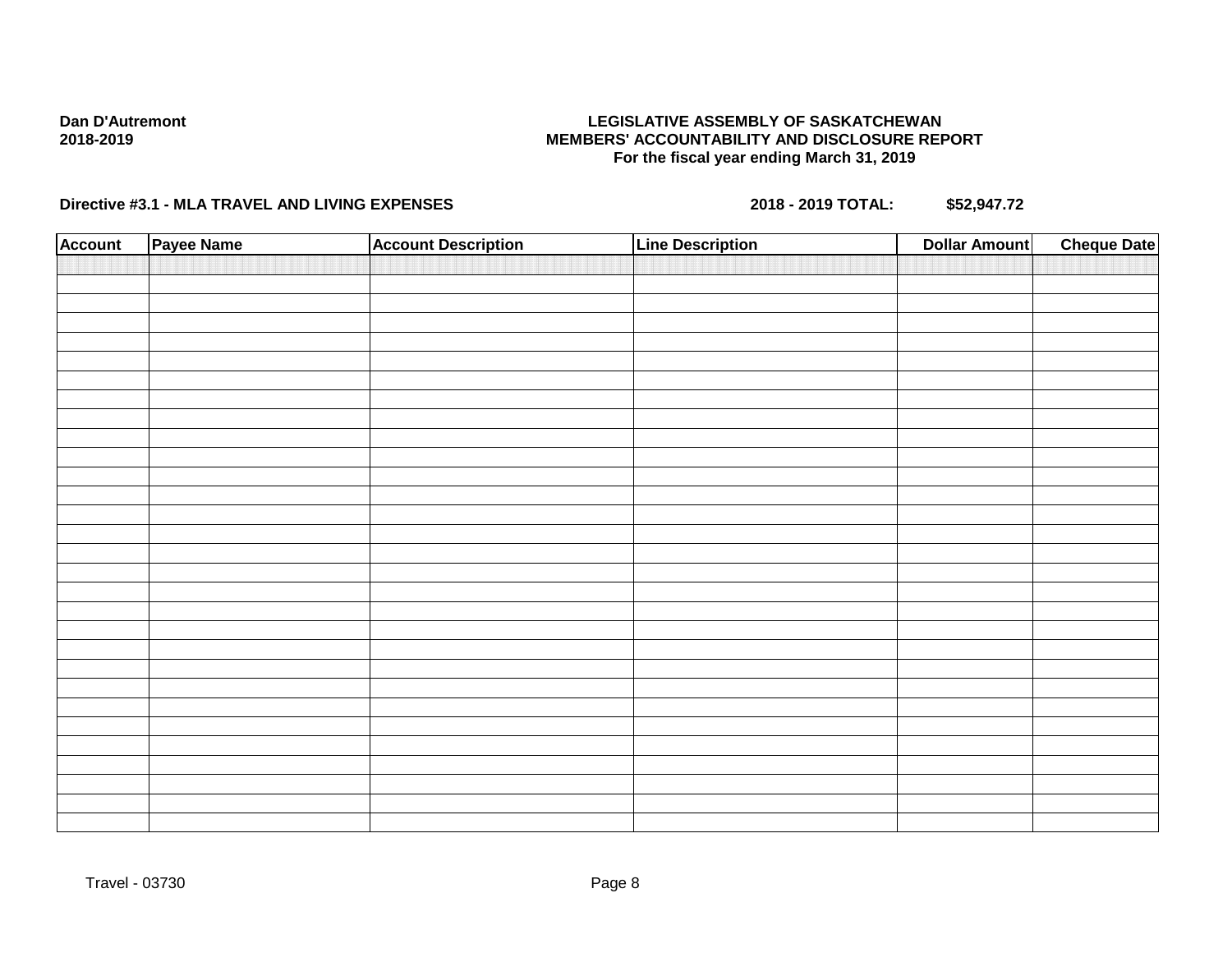## **LEGISLATIVE ASSEMBLY OF SASKATCHEWAN MEMBERS' ACCOUNTABILITY AND DISCLOSURE REPORT For the fiscal year ending March 31, 2019**

| <b>Account</b> | Payee Name | <b>Account Description</b> | <b>Line Description</b> | <b>Dollar Amount</b> | <b>Cheque Date</b> |
|----------------|------------|----------------------------|-------------------------|----------------------|--------------------|
|                |            |                            |                         |                      |                    |
|                |            |                            |                         |                      |                    |
|                |            |                            |                         |                      |                    |
|                |            |                            |                         |                      |                    |
|                |            |                            |                         |                      |                    |
|                |            |                            |                         |                      |                    |
|                |            |                            |                         |                      |                    |
|                |            |                            |                         |                      |                    |
|                |            |                            |                         |                      |                    |
|                |            |                            |                         |                      |                    |
|                |            |                            |                         |                      |                    |
|                |            |                            |                         |                      |                    |
|                |            |                            |                         |                      |                    |
|                |            |                            |                         |                      |                    |
|                |            |                            |                         |                      |                    |
|                |            |                            |                         |                      |                    |
|                |            |                            |                         |                      |                    |
|                |            |                            |                         |                      |                    |
|                |            |                            |                         |                      |                    |
|                |            |                            |                         |                      |                    |
|                |            |                            |                         |                      |                    |
|                |            |                            |                         |                      |                    |
|                |            |                            |                         |                      |                    |
|                |            |                            |                         |                      |                    |
|                |            |                            |                         |                      |                    |
|                |            |                            |                         |                      |                    |
|                |            |                            |                         |                      |                    |
|                |            |                            |                         |                      |                    |
|                |            |                            |                         |                      |                    |
|                |            |                            |                         |                      |                    |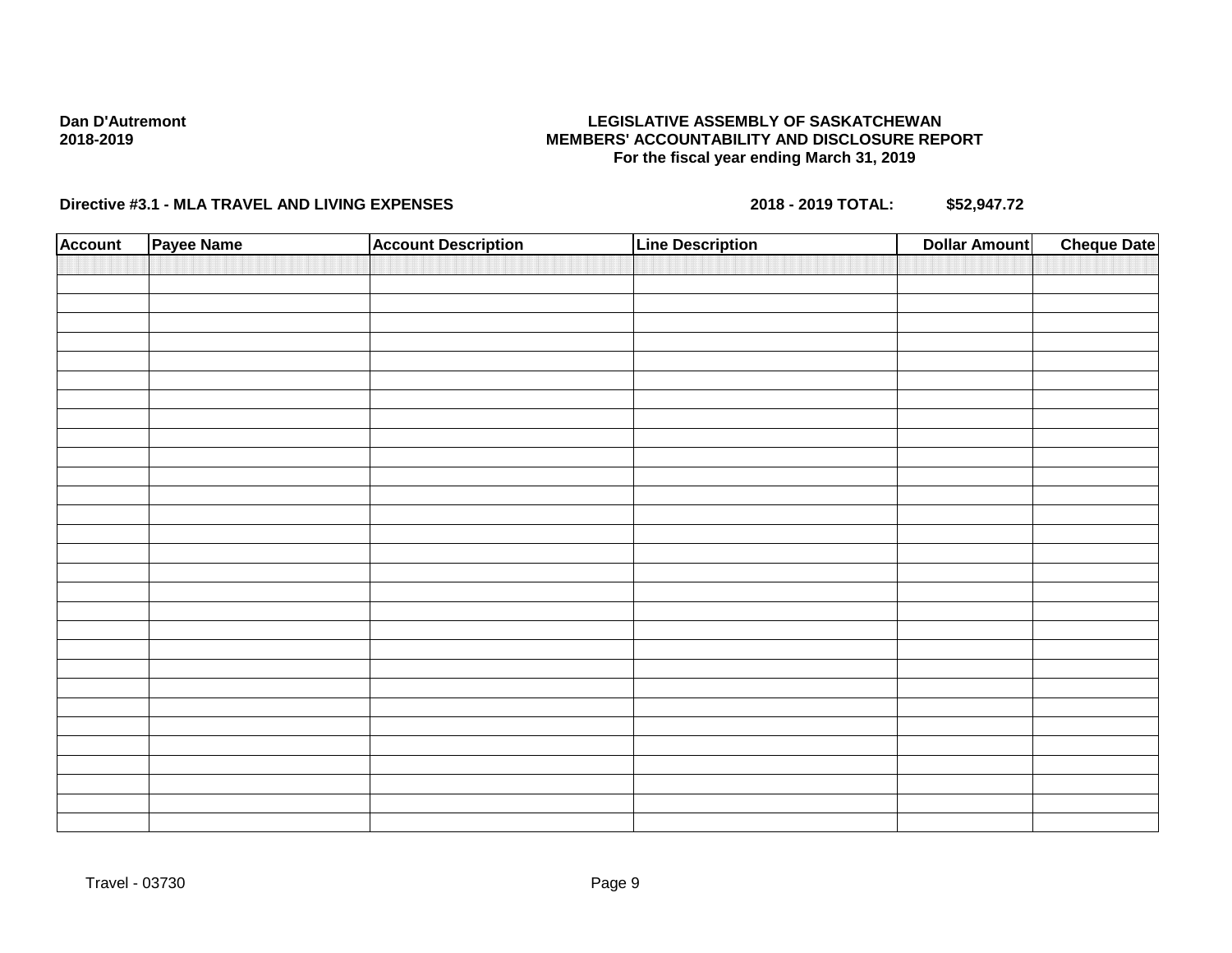## **LEGISLATIVE ASSEMBLY OF SASKATCHEWAN MEMBERS' ACCOUNTABILITY AND DISCLOSURE REPORT For the fiscal year ending March 31, 2019**

| <b>Account</b> | Payee Name | <b>Account Description</b> | <b>Line Description</b> | <b>Dollar Amount</b> | <b>Cheque Date</b> |
|----------------|------------|----------------------------|-------------------------|----------------------|--------------------|
|                |            |                            |                         |                      |                    |
|                |            |                            |                         |                      |                    |
|                |            |                            |                         |                      |                    |
|                |            |                            |                         |                      |                    |
|                |            |                            |                         |                      |                    |
|                |            |                            |                         |                      |                    |
|                |            |                            |                         |                      |                    |
|                |            |                            |                         |                      |                    |
|                |            |                            |                         |                      |                    |
|                |            |                            |                         |                      |                    |
|                |            |                            |                         |                      |                    |
|                |            |                            |                         |                      |                    |
|                |            |                            |                         |                      |                    |
|                |            |                            |                         |                      |                    |
|                |            |                            |                         |                      |                    |
|                |            |                            |                         |                      |                    |
|                |            |                            |                         |                      |                    |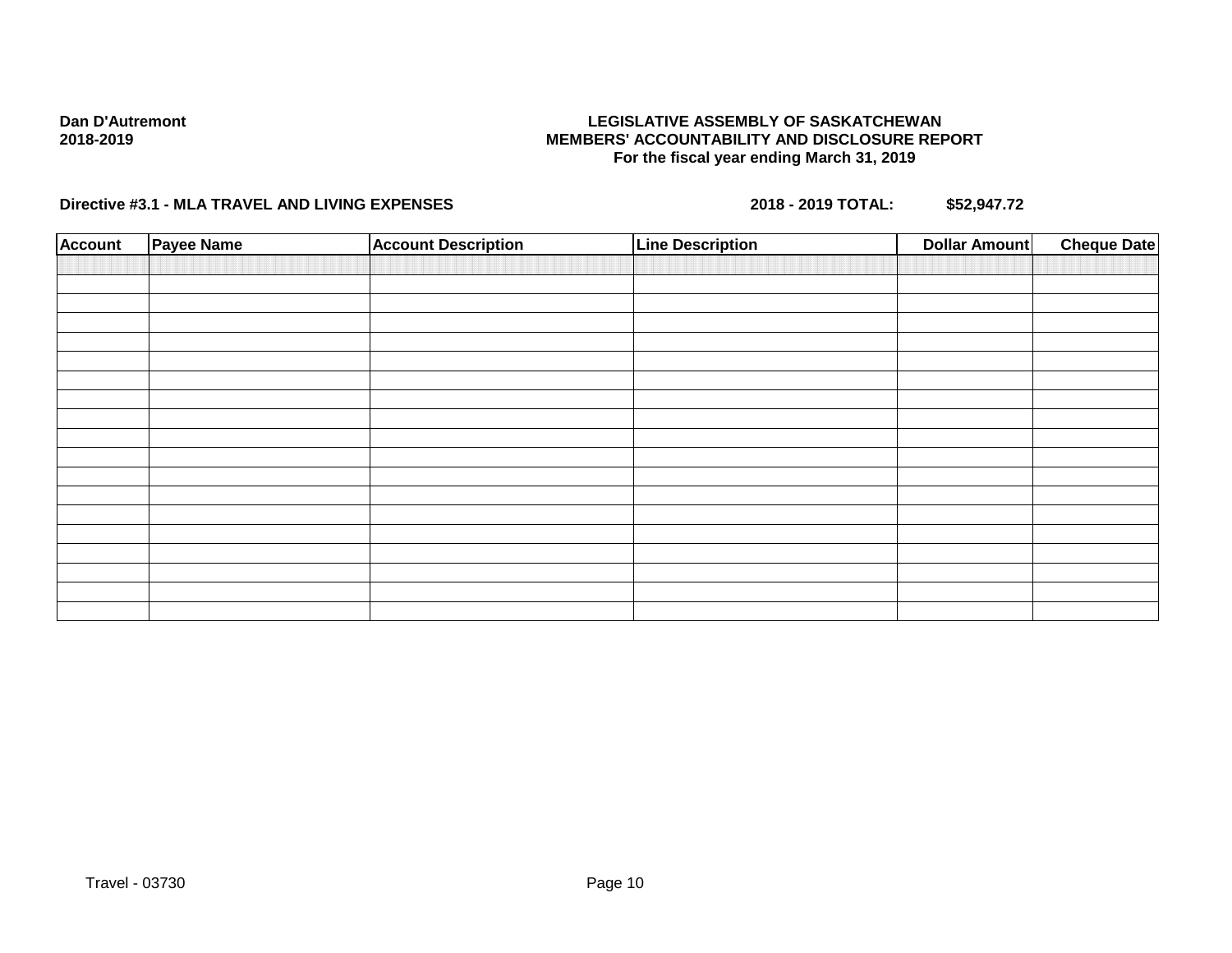## **LEGISLATIVE ASSEMBLY OF SASKATCHEWAN MEMBERS' ACCOUNTABILITY AND DISCLOSURE REPORT For the fiscal year ending March 31, 2019**

| <b>Account</b> | <b>Payee Name</b>              | <b>Account Description</b>                | <b>Line Description</b>        | <b>Dollar Amount</b> | <b>Cheque Date</b> |
|----------------|--------------------------------|-------------------------------------------|--------------------------------|----------------------|--------------------|
|                |                                |                                           |                                |                      |                    |
|                | <b>SMART MEASUREMENT &amp;</b> |                                           |                                |                      |                    |
| 522000         | CONTROL INC.                   | Rent of Ground, Buildings and Other Space | APRIL/MAY 2018 MLA OFFICE RENT | 800.00               | 05-01-18           |
|                | <b>SMART MEASUREMENT &amp;</b> |                                           |                                |                      |                    |
| 522000         | CONTROL INC.                   | Rent of Ground, Buildings and Other Space | JUNE 2018 MLA OFFICE RENT      | 400.00               | 05-18-18           |
|                | <b>SMART MEASUREMENT &amp;</b> |                                           |                                |                      |                    |
| 522000         | CONTROL INC.                   | Rent of Ground, Buildings and Other Space | JULY 2018 MLA OFFICE RENT      | 400.00               | 06-01-18           |
|                | <b>SMART MEASUREMENT &amp;</b> |                                           |                                |                      |                    |
| 522000         | CONTROL INC.                   | Rent of Ground, Buildings and Other Space | MLA OFFICE RENT AGUUST 2018    | 400.00               | 07-23-18           |
|                | <b>SMART MEASUREMENT &amp;</b> |                                           |                                |                      |                    |
| 522000         | CONTROL INC.                   | Rent of Ground, Buildings and Other Space | MLA OFFICE RENT SEPTEMBER 2018 | 400.00               | 08-20-18           |
|                | <b>SMART MEASUREMENT &amp;</b> |                                           |                                |                      |                    |
| 522000         | CONTROL INC.                   | Rent of Ground, Buildings and Other Space | MLA OFFICE RENT OCTOBER 2018   | 400.00               | 09-20-18           |
|                | <b>SMART MEASUREMENT &amp;</b> |                                           |                                |                      |                    |
| 522000         | CONTROL INC.                   | Rent of Ground, Buildings and Other Space | MLA OFFICE RENT NOVEMBER 2018  | 400.00               | 10-18-18           |
|                | <b>SMART MEASUREMENT &amp;</b> |                                           |                                |                      |                    |
| 522000         | CONTROL INC.                   | Rent of Ground, Buildings and Other Space | DEC 2018 MLA OFFICE RENT       | 400.00               | 11-20-18           |
|                | <b>SMART MEASUREMENT &amp;</b> |                                           |                                |                      |                    |
| 522000         | CONTROL INC.                   | Rent of Ground, Buildings and Other Space | JANUARY 2019 MLA OFFICE RENT   | 400.00               | 12-18-18           |
|                | <b>SMART MEASUREMENT &amp;</b> |                                           |                                |                      |                    |
| 522000         | CONTROL INC.                   | Rent of Ground, Buildings and Other Space | FEBRUARY 2019 MLA OFFICE RENT  | 400.00               | $01 - 15 - 19$     |
|                | <b>SMART MEASUREMENT &amp;</b> |                                           |                                |                      |                    |
| 522000         | CONTROL INC.                   | Rent of Ground, Buildings and Other Space | MAR/19 MLA OFFICE RENT         | 400.00               | $02 - 11 - 19$     |
|                | KONICA MINOLTA BUSINESS        |                                           |                                |                      |                    |
| 522200         | SOLUTIONS (CANADA) LTD.        | Rent of Photocopiers                      | <b>COPIER CHARGES</b>          | 150.42               | $04 - 01 - 18$     |
|                | KONICA MINOLTA BUSINESS        |                                           |                                |                      |                    |
| 522200         | SOLUTIONS (CANADA) LTD.        | <b>Rent of Photocopiers</b>               | <b>COPIER CHARGES</b>          | 233.08               | $04 - 01 - 18$     |
|                | KONICA MINOLTA BUSINESS        |                                           |                                |                      |                    |
| 522200         | SOLUTIONS (CANADA) LTD.        | Rent of Photocopiers                      | <b>COPIER CHARGES</b>          | 66.29                | 06-01-18           |
|                | KONICA MINOLTA BUSINESS        |                                           |                                |                      |                    |
| 522200         | SOLUTIONS (CANADA) LTD.        | Rent of Photocopiers                      | <b>COPIER CHARGES</b>          | 150.42               | 06-01-18           |
|                | KONICA MINOLTA BUSINESS        |                                           |                                |                      |                    |
| 522200         | SOLUTIONS (CANADA) LTD.        | Rent of Photocopiers                      | <b>COPIER CHARGES</b>          | 150.42               | $07 - 01 - 18$     |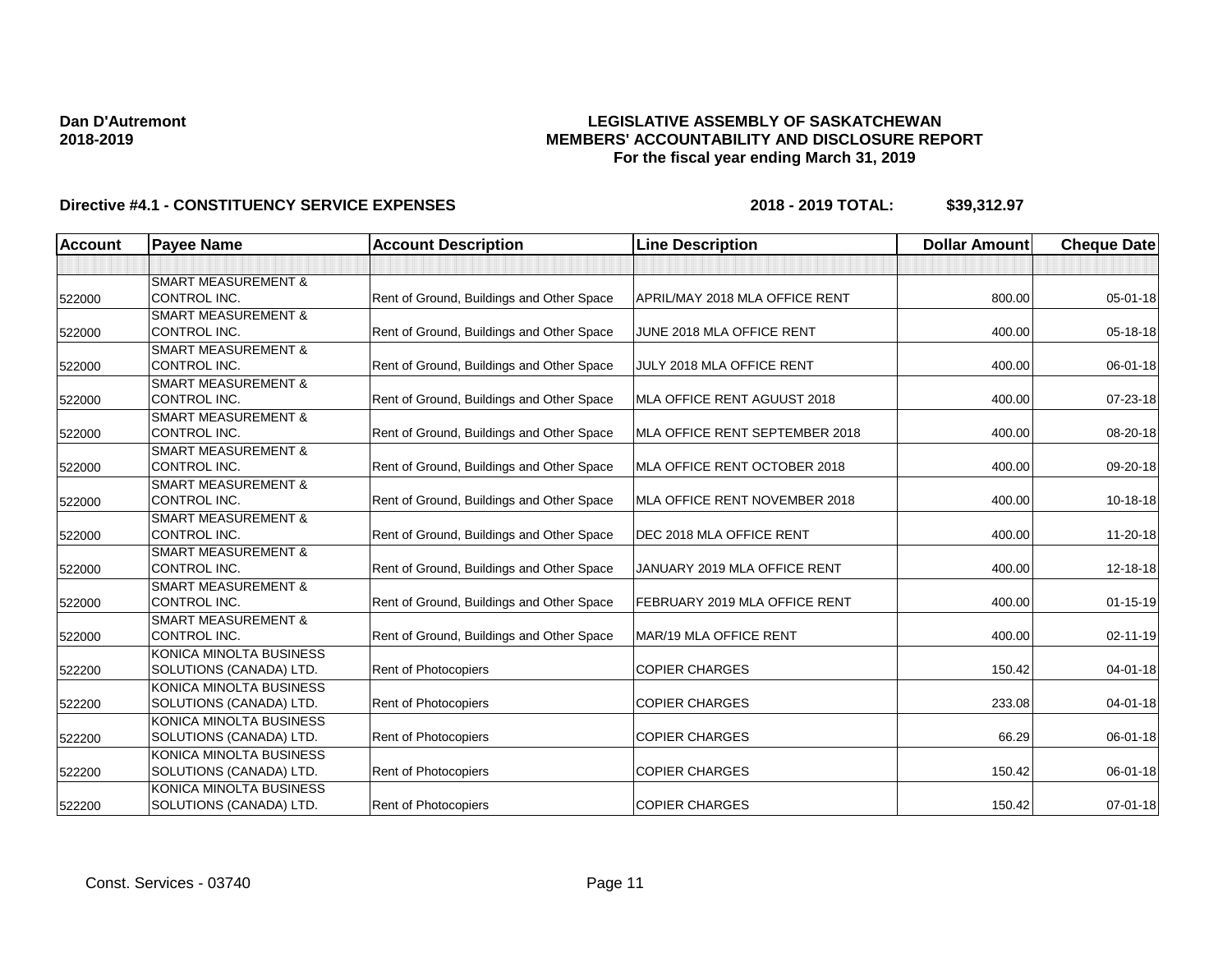## **LEGISLATIVE ASSEMBLY OF SASKATCHEWAN MEMBERS' ACCOUNTABILITY AND DISCLOSURE REPORT For the fiscal year ending March 31, 2019**

| <b>Account</b> | <b>Payee Name</b>       | <b>Account Description</b>  | <b>Line Description</b> | <b>Dollar Amount</b> | <b>Cheque Date</b> |
|----------------|-------------------------|-----------------------------|-------------------------|----------------------|--------------------|
|                |                         |                             |                         |                      |                    |
|                | KONICA MINOLTA BUSINESS |                             |                         |                      |                    |
| 522200         | SOLUTIONS (CANADA) LTD. | Rent of Photocopiers        | <b>COPIER CHARGES</b>   | 150.42               | $07 - 01 - 18$     |
|                | KONICA MINOLTA BUSINESS |                             |                         |                      |                    |
| 522200         | SOLUTIONS (CANADA) LTD. | Rent of Photocopiers        | <b>COPIER CHARGES</b>   | 80.88                | $07 - 01 - 18$     |
|                | KONICA MINOLTA BUSINESS |                             |                         |                      |                    |
| 522200         | SOLUTIONS (CANADA) LTD. | Rent of Photocopiers        | <b>COPIER CHARGES</b>   | 42.75                | $07 - 01 - 18$     |
|                | KONICA MINOLTA BUSINESS |                             |                         |                      |                    |
| 522200         | SOLUTIONS (CANADA) LTD. | <b>Rent of Photocopiers</b> | <b>COPIER CHARGES</b>   | 104.01               | 08-01-18           |
|                | KONICA MINOLTA BUSINESS |                             |                         |                      |                    |
| 522200         | SOLUTIONS (CANADA) LTD. | <b>Rent of Photocopiers</b> | <b>COPIER CHARGES</b>   | 150.42               | 08-01-18           |
|                | KONICA MINOLTA BUSINESS |                             |                         |                      |                    |
| 522200         | SOLUTIONS (CANADA) LTD. | <b>Rent of Photocopiers</b> | <b>COPIER CHARGES</b>   | 36.03                | $10 - 01 - 18$     |
|                | KONICA MINOLTA BUSINESS |                             |                         |                      |                    |
| 522200         | SOLUTIONS (CANADA) LTD. | Rent of Photocopiers        | <b>COPIER CHARGES</b>   | 150.42               | $10 - 01 - 18$     |
|                | KONICA MINOLTA BUSINESS |                             |                         |                      |                    |
| 522200         | SOLUTIONS (CANADA) LTD. | Rent of Photocopiers        | <b>COPIER CHARGES</b>   | 31.32                | $10 - 01 - 18$     |
|                | KONICA MINOLTA BUSINESS |                             |                         |                      |                    |
| 522200         | SOLUTIONS (CANADA) LTD. | <b>Rent of Photocopiers</b> | <b>COPIER CHARGES</b>   | 150.42               | $10 - 01 - 18$     |
|                | KONICA MINOLTA BUSINESS |                             |                         |                      |                    |
| 522200         | SOLUTIONS (CANADA) LTD. | <b>Rent of Photocopiers</b> | <b>COPIER CHARGES</b>   | 45.63                | $11 - 01 - 18$     |
|                | KONICA MINOLTA BUSINESS |                             |                         |                      |                    |
| 522200         | SOLUTIONS (CANADA) LTD. | Rent of Photocopiers        | <b>COPIER CHARGES</b>   | 150.42               | $11-01-18$         |
|                | KONICA MINOLTA BUSINESS |                             |                         |                      |                    |
| 522200         | SOLUTIONS (CANADA) LTD. | Rent of Photocopiers        | <b>COPIER CHARGES</b>   | 65.34                | $01 - 01 - 19$     |
|                | KONICA MINOLTA BUSINESS |                             |                         |                      |                    |
| 522200         | SOLUTIONS (CANADA) LTD. | <b>Rent of Photocopiers</b> | <b>COPIER CHARGES</b>   | 150.42               | $01 - 01 - 19$     |
|                | KONICA MINOLTA BUSINESS |                             |                         |                      |                    |
| 522200         | SOLUTIONS (CANADA) LTD. | <b>Rent of Photocopiers</b> | <b>COPIER CHARGES</b>   | 150.42               | $01 - 01 - 19$     |
|                | KONICA MINOLTA BUSINESS |                             |                         |                      |                    |
| 522200         | SOLUTIONS (CANADA) LTD. | Rent of Photocopiers        | <b>COPIER CHARGES</b>   | 44.90                | $01 - 01 - 19$     |
|                | KONICA MINOLTA BUSINESS |                             |                         |                      |                    |
| 522200         | SOLUTIONS (CANADA) LTD. | Rent of Photocopiers        | <b>COPIER CHARGES</b>   | 150.42               | $03 - 01 - 19$     |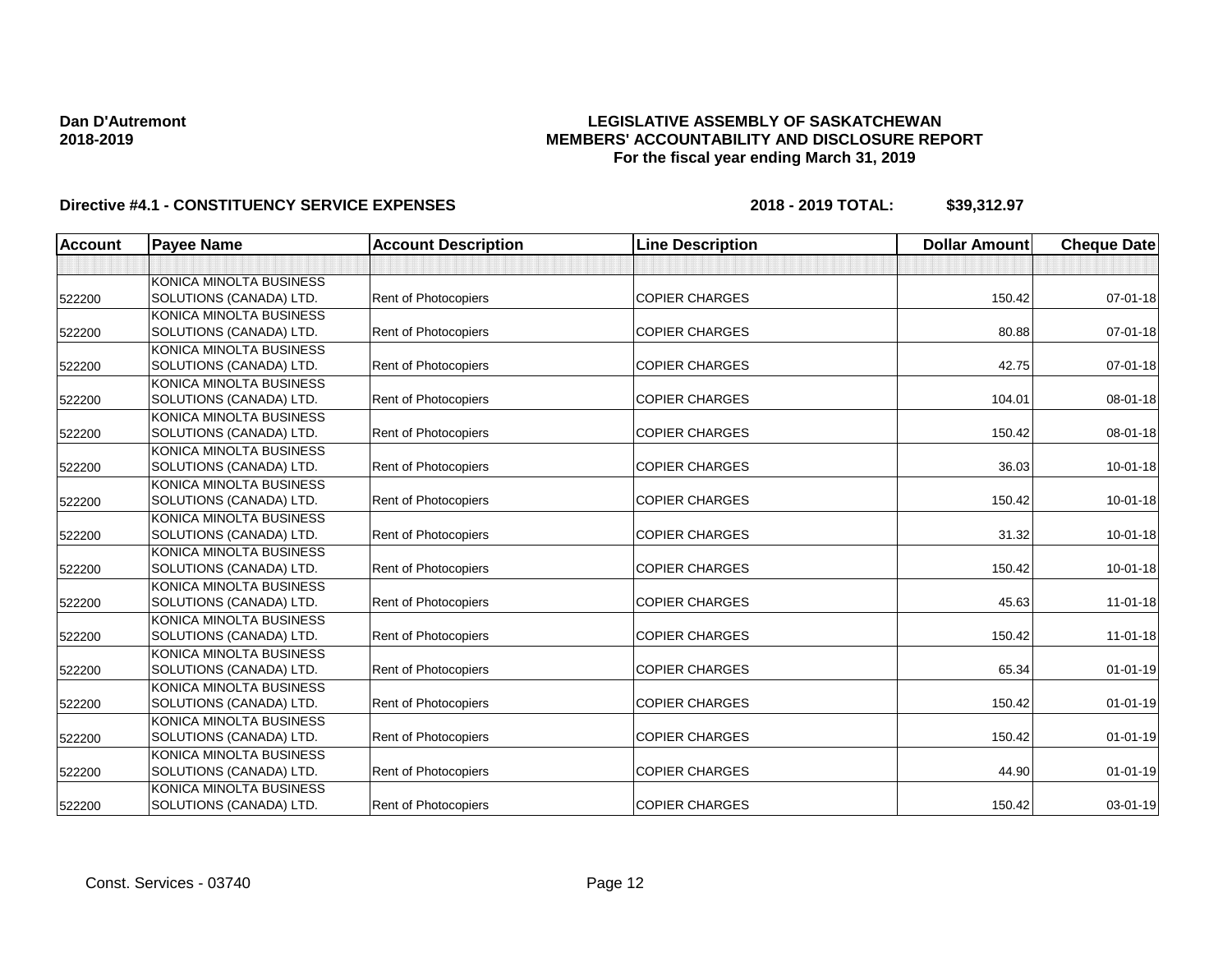## **LEGISLATIVE ASSEMBLY OF SASKATCHEWAN MEMBERS' ACCOUNTABILITY AND DISCLOSURE REPORT For the fiscal year ending March 31, 2019**

| <b>Account</b> | <b>Payee Name</b>                                   | <b>Account Description</b>          | <b>Line Description</b>           | <b>Dollar Amount</b> | <b>Cheque Date</b> |
|----------------|-----------------------------------------------------|-------------------------------------|-----------------------------------|----------------------|--------------------|
|                |                                                     |                                     |                                   |                      |                    |
|                | KONICA MINOLTA BUSINESS                             |                                     |                                   |                      |                    |
| 522200         | SOLUTIONS (CANADA) LTD.                             | Rent of Photocopiers                | <b>COPIER CHARGES</b>             | 29.85                | 03-01-19           |
|                | KONICA MINOLTA BUSINESS                             |                                     |                                   |                      |                    |
| 522200         | SOLUTIONS (CANADA) LTD.                             | Rent of Photocopiers                | <b>COPIER CHARGES</b>             | 59.05                | 03-02-19           |
|                | KONICA MINOLTA BUSINESS                             |                                     |                                   |                      |                    |
| 522200         | SOLUTIONS (CANADA) LTD.                             | Rent of Photocopiers                | <b>COPIER CHARGES</b>             | 150.42               | 03-02-19           |
|                | MINISTER OF FINANCE-MINISTRY<br>OF CENTRAL SERVICES |                                     | <b>COPIER SERVICE FEES</b>        |                      |                    |
| 522200         | <b>CO-OPERATORS GENERAL</b>                         | Rent of Photocopiers                |                                   | 100.00               | $01 - 01 - 19$     |
| 522500         | <b>INSURANCE COMPANY</b>                            | <b>Insurance Premiums</b>           | 2018 INSURANCE D. D'AUTREMONT MLA | 1,300.62             | 06-01-18           |
| 522600         | ALIDA, VILLAGE OF                                   | Utilities - Water and Sewer         | <b>UTILITIES</b>                  | 159.00               | $04 - 01 - 18$     |
| 522600         | ALIDA, VILLAGE OF                                   | Utilities - Water and Sewer         | <b>WATER SERVICES</b>             | 159.00               | $07 - 01 - 18$     |
| 522700         | ALIDA, VILLAGE OF                                   | Utilities - Electricity and Nat Gas | UTILITIES OCT 2018                | 159.00               | $10 - 01 - 18$     |
| 522700         | ALIDA, VILLAGE OF                                   | Utilities - Electricity and Nat Gas | JANUARY 1-31 2019                 | 159.00               | $01 - 01 - 19$     |
| 522700         | SASKENERGY INCORPORATED                             | Utilities - Electricity and Nat Gas | 69145300005 APRIL 26, 2018        | 104.38               | 05-01-18           |
| 522700         | <b>SASKENERGY INCORPORATED</b>                      | Utilities - Electricity and Nat Gas | 69145300005 MAY 28 2018           | 55.99                | 06-01-18           |
| 522700         | SASKENERGY INCORPORATED                             | Utilities - Electricity and Nat Gas | 69145300005 JUNE 26 2018          | 43.74                | 07-01-18           |
| 522700         | <b>SASKENERGY INCORPORATED</b>                      | Utilities - Electricity and Nat Gas | 69145300005 JUNE 21 2018          | 41.41                | $08 - 01 - 18$     |
| 522700         | SASKENERGY INCORPORATED                             | Utilities - Electricity and Nat Gas | 69145300005 AUGUST 23 2018        | 43.16                | 09-01-18           |
| 522700         | SASKENERGY INCORPORATED                             | Utilities - Electricity and Nat Gas | 69145300005 SEP 26 2018           | 53.66                | $10 - 01 - 18$     |
| 522700         | <b>SASKENERGY INCORPORATED</b>                      | Utilities - Electricity and Nat Gas | 69145300005 OCT 29 2018           | 94.29                | $11-01-18$         |
| 522700         | SASKENERGY INCORPORATED                             | Utilities - Electricity and Nat Gas | 69145300005 NOV 28 2018           | 104.54               | $01 - 01 - 19$     |
| 522700         | <b>SASKENERGY INCORPORATED</b>                      | Utilities - Electricity and Nat Gas | 69145300005 DEC 27 2018           | 98.84                | $01 - 01 - 19$     |
| 522700         | SASKENERGY INCORPORATED                             | Utilities - Electricity and Nat Gas | 69145300005 JAN 28 2019           | 130.20               | 02-01-19           |
| 522700         | SASKENERGY INCORPORATED                             | Utilities - Electricity and Nat Gas | 69145300005 FEB 26 2019           | 143.73               | $03 - 01 - 19$     |
| 522700         | SASKENERGY INCORPORATED                             | Utilities - Electricity and Nat Gas | 69145300005 MAR 26 2019           | 115.60               | 03-26-19           |
| 522700         | <b>SASKPOWER CORPORATION</b>                        | Utilities - Electricity and Nat Gas | 500000225663 APRIL 26, 2018       | 79.24                | $05 - 01 - 18$     |
| 522700         | <b>SASKPOWER CORPORATION</b>                        | Utilities - Electricity and Nat Gas | 500000225663 MAY 28 2018          | 81.82                | $06 - 01 - 18$     |
| 522700         | SASKPOWER CORPORATION                               | Utilities - Electricity and Nat Gas | 500000225663 JUNE 21 2018         | 74.97                | $07 - 01 - 18$     |
| 522700         | SASKPOWER CORPORATION                               | Utilities - Electricity and Nat Gas | 500000225663 JULY 26 2018         | 67.67                | $08 - 01 - 18$     |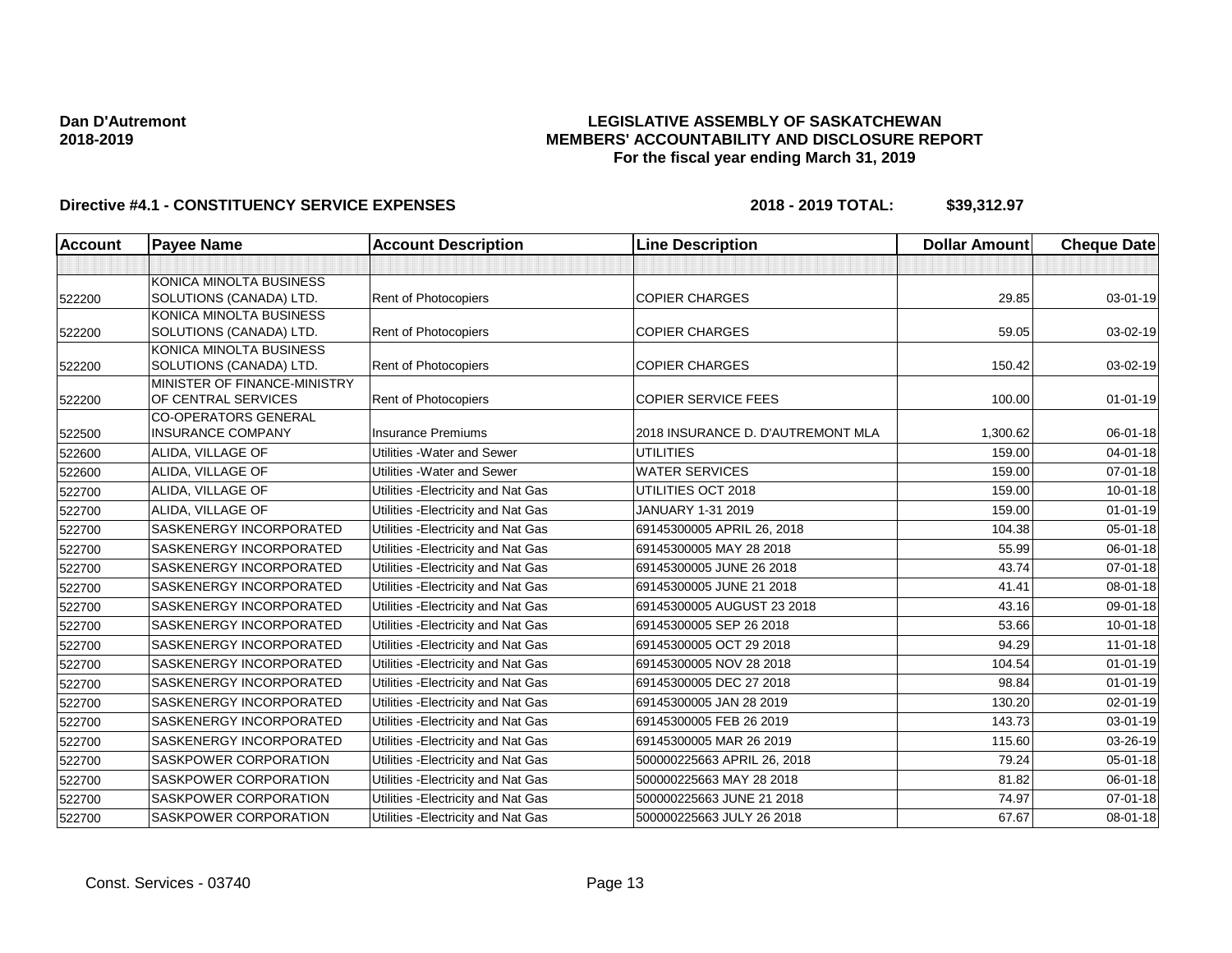## **LEGISLATIVE ASSEMBLY OF SASKATCHEWAN MEMBERS' ACCOUNTABILITY AND DISCLOSURE REPORT For the fiscal year ending March 31, 2019**

| <b>Account</b> | <b>Payee Name</b>            | <b>Account Description</b>                | <b>Line Description</b>                                     | <b>Dollar Amount</b> | <b>Cheque Date</b> |
|----------------|------------------------------|-------------------------------------------|-------------------------------------------------------------|----------------------|--------------------|
|                |                              |                                           |                                                             |                      |                    |
| 522700         | <b>SASKPOWER CORPORATION</b> | Utilities - Electricity and Nat Gas       | 500000225663 AUGUST 28 2018                                 | 92.01                | 09-01-18           |
| 522700         | <b>SASKPOWER CORPORATION</b> | Utilities - Electricity and Nat Gas       | 500000225662SEP 21 2018                                     | 75.13                | $10 - 01 - 18$     |
| 522700         | <b>SASKPOWER CORPORATION</b> | Utilities - Electricity and Nat Gas       | 500000225663 OCT 29 2018                                    | 77.56                | $11-01-18$         |
| 522700         | SASKPOWER CORPORATION        | Utilities - Electricity and Nat Gas       | 500000225663 NOV 28 2018                                    | 82.13                | $01 - 01 - 19$     |
| 522700         | <b>SASKPOWER CORPORATION</b> | Utilities - Electricity and Nat Gas       | 500000225663 DEC 27 2018                                    | 76.36                | $01 - 01 - 19$     |
| 522700         | SASKPOWER CORPORATION        | Utilities - Electricity and Nat Gas       | 500000225663 JAN 28 2019                                    | 81.22                | $02 - 01 - 19$     |
| 522700         | SASKPOWER CORPORATION        | Utilities - Electricity and Nat Gas       | 500000225663 FEB 26 2019                                    | 86.69                | 03-01-19           |
| 522700         | SASKPOWER CORPORATION        | Utilities - Electricity and Nat Gas       | 500000225663 MAR 26 2019                                    | 76.43                | 03-26-19           |
| 525000         | <b>BALL, M JEAN</b>          | Postal, Courier, Freight and Related      | <b>REIMB: POSTAGE &amp; PROMOTIONAL ITEMS</b>               | 439.25               | $01 - 01 - 19$     |
|                |                              |                                           | REIMB: POSTAGE AND CONTRACTOR                               |                      |                    |
| 525000         | <b>BALL, M JEAN</b>          | Postal, Courier, Freight and Related      | <b>SERVICES</b>                                             | 170.00               | 03-07-19           |
| 525000         | D'AUTREMONT, DANIEL          | Postal, Courier, Freight and Related      | <b>REIMB: POSTAGE</b>                                       | 93.51                | $01 - 01 - 19$     |
| 528100         | MICROAGE COMPUTER CENTRE     | <b>Information Services Subscriptions</b> | ANNUAL EMAIL SUBSCRIPTION                                   | 1.259.28             | 08-01-18           |
| 528100         | MICROAGE COMPUTER CENTRE     | <b>Information Services Subscriptions</b> | ANNUAL EMAIL SUBSCRIPTION                                   | $-1,259.28$          | 09-20-18           |
| 529000         | BALL, M JEAN                 | <b>General Contractual Services</b>       | <b>REIMB: LAWN CARE &amp; FLAGS</b>                         | 150.00               | $01 - 01 - 19$     |
| 529000         | <b>BALL, M JEAN</b>          | <b>General Contractual Services</b>       | REIMB: POSTAGE AND CONTRACTOR<br><b>SERVICES</b>            | 60.00                | 03-07-19           |
| 529200         | D'AUTREMONT, DANIEL          | Professional Development                  | MLC CONFERENCE REGISTRATION                                 | 477.34               | 08-01-18           |
| 530300         | MARU GROUP CANADA INC.       | Primary Research/Focus group              | AD HOC CONSULTING - BRAND<br><b>HEALTH/TRACKING U&amp;A</b> | 632.98               | 08-01-18           |
| 530300         | MARU GROUP CANADA INC.       | Primary Research/Focus group              | AD HOC CONSULTING-BRAND<br>HEALTH/TRACKING/U&A              | 632.98               | $10 - 01 - 18$     |
| 530300         | MARU GROUP CANADA INC.       | Primary Research/Focus group              | <b>GROUP AD HOC CONSULTING</b>                              | 632.98               | $11 - 01 - 18$     |
| 530300         | MARU GROUP CANADA INC.       | Primary Research/Focus group              | <b>GROUP AD AD CONSULTING</b>                               | 632.98               | $12 - 01 - 18$     |
| 530500         | ADCANADA MEDIA INC.          | Media Placement                           | <b>ADVERTISING</b>                                          | 364.71               | 03-28-19           |
| 530500         | <b>BALL, M JEAN</b>          | Media Placement                           | REIMB: ADVERTISING AND MISC OFFICE<br><b>SUPPLIES</b>       | 60.00                | 03-07-19           |
| 530500         | CFB BLIND CANADIAN           | Media Placement                           | ADVERTISING - NO GST                                        | 275.00               | 07-04-18           |
| 530500         | <b>CREATIVE FIRE</b>         | Media Placement                           | <b>ADVERTISING</b>                                          | 1,061.20             | 08-17-18           |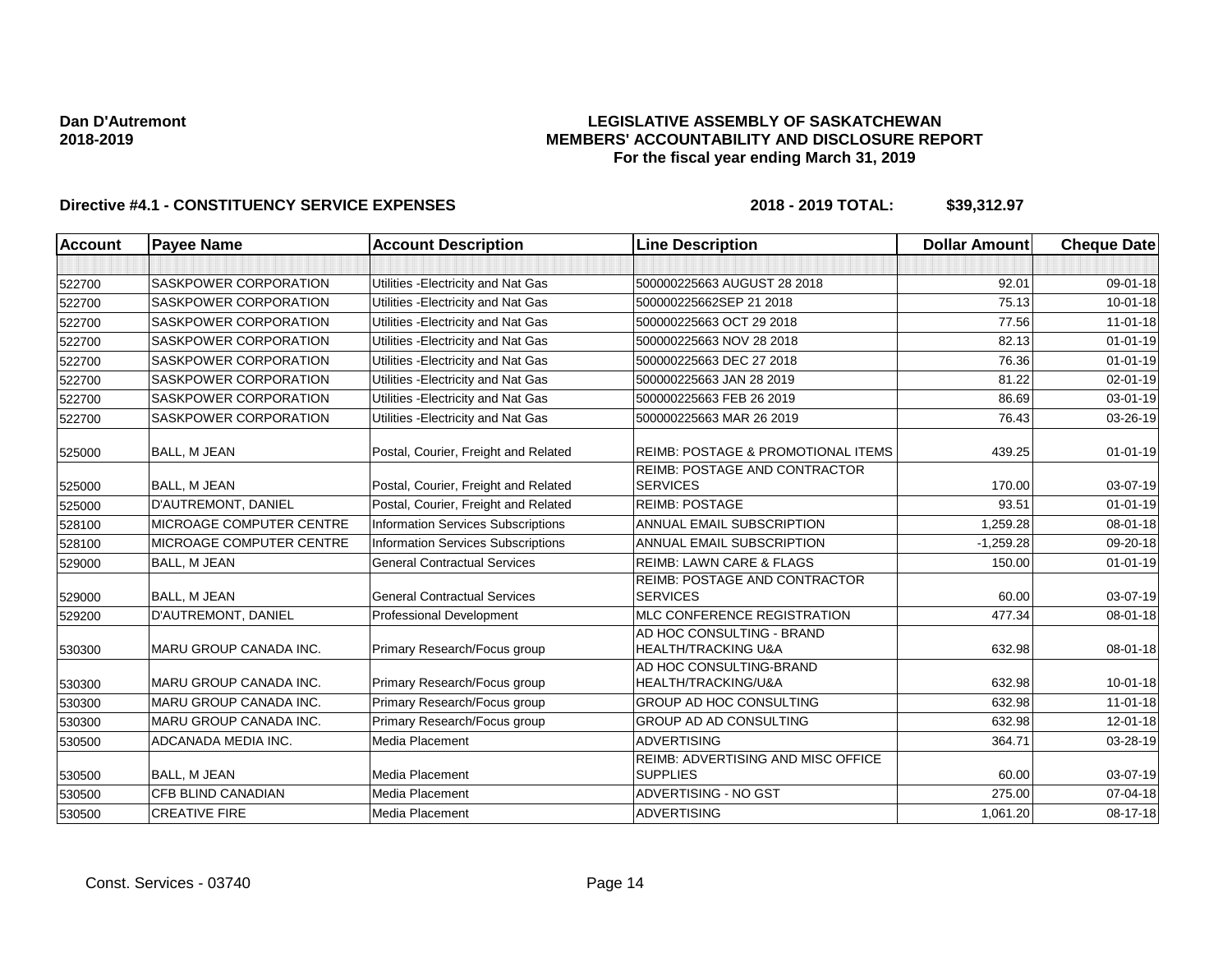## **LEGISLATIVE ASSEMBLY OF SASKATCHEWAN MEMBERS' ACCOUNTABILITY AND DISCLOSURE REPORT For the fiscal year ending March 31, 2019**

| Account | <b>Payee Name</b>                       | <b>Account Description</b> | <b>Line Description</b> | <b>Dollar Amount</b> | <b>Cheque Date</b> |
|---------|-----------------------------------------|----------------------------|-------------------------|----------------------|--------------------|
|         |                                         |                            |                         |                      |                    |
| 530500  | <b>CREATIVE FIRE</b>                    | <b>Media Placement</b>     | <b>ADVERTISING</b>      | 2,316.03             | $12 - 01 - 18$     |
| 530500  | <b>CREATIVE FIRE</b>                    | <b>Media Placement</b>     | <b>ADVERTISING</b>      | 1,462.68             | 03-26-19           |
|         | <b>CRIME REPORT PUBLICATIONS</b>        |                            |                         |                      |                    |
| 530500  | LTD.                                    | <b>Media Placement</b>     | ADVERTISING - NO GST    | 320.00               | $10 - 01 - 18$     |
| 530500  | <b>FIRST NATIONS DRUM</b>               | Media Placement            | <b>ADVERTISING</b>      | 175.00               | 05-01-18           |
| 530500  | <b>FIRST NATIONS DRUM</b>               | <b>Media Placement</b>     | <b>ADVERTISING</b>      | 175.00               | 06-01-18           |
| 530500  | <b>FIRST NATIONS DRUM</b>               | Media Placement            | <b>ADVERTISING</b>      | 175.00               | 07-01-18           |
| 530500  | <b>FIRST NATIONS DRUM</b>               | Media Placement            | <b>ADVERTISING</b>      | 175.00               | 09-01-18           |
| 530500  | <b>FIRST NATIONS DRUM</b>               | Media Placement            | <b>ADVERTISING</b>      | 175.00               | $10 - 01 - 18$     |
| 530500  | <b>FIRST NATIONS DRUM</b>               | <b>Media Placement</b>     | <b>ADVERTISING</b>      | 175.00               | $11-01-18$         |
| 530500  | <b>FIRST NATIONS DRUM</b>               | Media Placement            | <b>ADVERTISING</b>      | 175.00               | $01 - 01 - 19$     |
| 530500  | <b>FIRST NATIONS DRUM</b>               | Media Placement            | <b>ADVERTISING</b>      | 175.00               | $01 - 01 - 19$     |
| 530500  | <b>FIRST NATIONS DRUM</b>               | <b>Media Placement</b>     | <b>ADVERTISING</b>      | 175.00               | $02 - 01 - 19$     |
| 530500  | <b>FIRST NATIONS DRUM</b>               | <b>Media Placement</b>     | <b>ADVERTISING</b>      | 175.00               | 03-01-19           |
| 530500  | <b>FIRST NATIONS DRUM</b>               | Media Placement            | <b>ADVERTISING</b>      | 175.00               | 03-27-19           |
|         | GOLDEN WEST BROADCASTING                |                            |                         |                      |                    |
| 530500  | LTD.                                    | Media Placement            | <b>ADVERTISING</b>      | 285.00               | 05-01-18           |
|         | <b>GOLDEN WEST BROADCASTING</b>         |                            |                         |                      |                    |
| 530500  | LTD.                                    | <b>Media Placement</b>     | <b>ADVERTISING</b>      | 285.00               | 05-01-18           |
|         | GOLDEN WEST BROADCASTING                |                            |                         |                      |                    |
| 530500  | LTD.                                    | <b>Media Placement</b>     | <b>ADVERTISING</b>      | 285.00               | 06-01-18           |
|         | GOLDEN WEST BROADCASTING                |                            |                         |                      |                    |
| 530500  | LTD.                                    | <b>Media Placement</b>     | <b>ADVERTISING</b>      | 285.00               | $07 - 01 - 18$     |
|         | GOLDEN WEST BROADCASTING                |                            |                         |                      |                    |
| 530500  | LTD.                                    | <b>Media Placement</b>     | <b>ADVERTISING</b>      | 135.00               | 09-01-18           |
|         | <b>GOLDEN WEST BROADCASTING</b>         |                            |                         |                      |                    |
| 530500  | LTD.                                    | <b>Media Placement</b>     | <b>ADVERTISING</b>      | 135.00               | 09-01-18           |
|         | GOLDEN WEST BROADCASTING                | <b>Media Placement</b>     |                         |                      |                    |
| 530500  | LTD.<br><b>GOLDEN WEST BROADCASTING</b> |                            | <b>ADVERTISING</b>      | 135.00               | 09-01-18           |
| 530500  | LTD.                                    | Media Placement            | <b>ADVERTISING</b>      | 135.00               | 09-01-18           |
|         |                                         |                            |                         |                      |                    |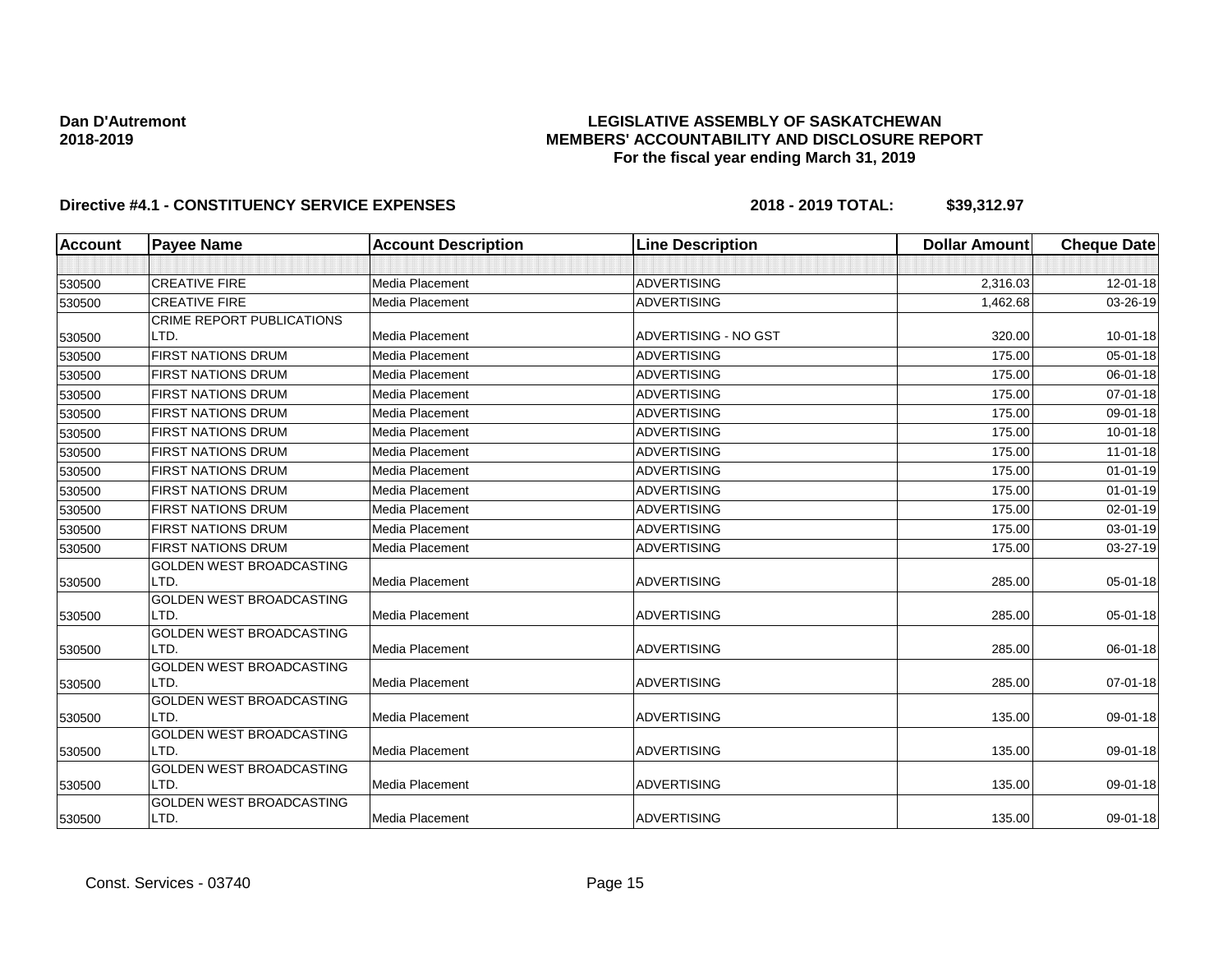## **LEGISLATIVE ASSEMBLY OF SASKATCHEWAN MEMBERS' ACCOUNTABILITY AND DISCLOSURE REPORT For the fiscal year ending March 31, 2019**

| <b>Account</b> | <b>Payee Name</b>               | <b>Account Description</b> | <b>Line Description</b> | <b>Dollar Amount</b> | <b>Cheque Date</b> |
|----------------|---------------------------------|----------------------------|-------------------------|----------------------|--------------------|
|                |                                 |                            |                         |                      |                    |
|                | <b>GOLDEN WEST BROADCASTING</b> |                            |                         |                      |                    |
| 530500         | LTD.                            | Media Placement            | <b>ADVERTISING</b>      | 135.00               | 09-01-18           |
|                | <b>GOLDEN WEST BROADCASTING</b> |                            |                         |                      |                    |
| 530500         | LTD.                            | Media Placement            | <b>ADVERTISING</b>      | 135.00               | 09-01-18           |
|                | <b>GOLDEN WEST BROADCASTING</b> |                            |                         |                      |                    |
| 530500         | LTD.                            | Media Placement            | <b>ADVERTISING</b>      | 135.00               | 09-01-18           |
|                | GOLDEN WEST BROADCASTING        |                            |                         |                      |                    |
| 530500         | LTD.                            | Media Placement            | <b>ADVERTISING</b>      | 135.00               | 09-01-18           |
|                | GOLDEN WEST BROADCASTING        |                            |                         |                      |                    |
| 530500         | LTD.                            | Media Placement            | <b>ADVERTISING</b>      | 135.00               | 09-01-18           |
|                | <b>GOLDEN WEST BROADCASTING</b> |                            |                         |                      |                    |
| 530500         | LTD.                            | Media Placement            | <b>ADVERTISING</b>      | 135.00               | 09-01-18           |
|                | <b>GOLDEN WEST BROADCASTING</b> |                            |                         |                      |                    |
| 530500         | LTD.                            | Media Placement            | <b>ADVERTISING</b>      | 135.00               | 09-01-18           |
|                | GOLDEN WEST BROADCASTING        |                            |                         |                      |                    |
| 530500         | LTD.                            | Media Placement            | <b>ADVERTISING</b>      | 135.00               | 09-01-18           |
|                | GOLDEN WEST BROADCASTING        |                            |                         |                      |                    |
| 530500         | LTD.                            | Media Placement            | <b>ADVERTISING</b>      | 135.00               | 09-01-18           |
|                | <b>GOLDEN WEST BROADCASTING</b> |                            |                         |                      |                    |
| 530500         | LTD.                            | Media Placement            | <b>ADVERTISING</b>      | 135.00               | 09-01-18           |
|                | GOLDEN WEST BROADCASTING        |                            |                         |                      |                    |
| 530500         | LTD.                            | Media Placement            | <b>ADVERTISING</b>      | 135.00               | 09-01-18           |
|                | <b>GOLDEN WEST BROADCASTING</b> |                            |                         |                      |                    |
| 530500         | LTD.                            | Media Placement            | <b>ADVERTISING</b>      | 135.00               | 09-01-18           |
|                | GOLDEN WEST BROADCASTING        |                            |                         |                      |                    |
| 530500         | LTD.                            | Media Placement            | <b>ADVERTISING</b>      | 135.00               | 09-01-18           |
|                | GOLDEN WEST BROADCASTING        |                            |                         |                      |                    |
| 530500         | LTD.                            | Media Placement            | <b>ADVERTISING</b>      | 135.00               | 09-01-18           |
|                | GOLDEN WEST BROADCASTING        |                            |                         |                      |                    |
| 530500         | LTD.                            | Media Placement            | <b>ADVERTISING</b>      | 135.00               | 09-01-18           |
|                | GOLDEN WEST BROADCASTING        |                            |                         |                      |                    |
| 530500         | LTD.                            | Media Placement            | <b>ADVERTISING</b>      | 135.00               | 09-01-18           |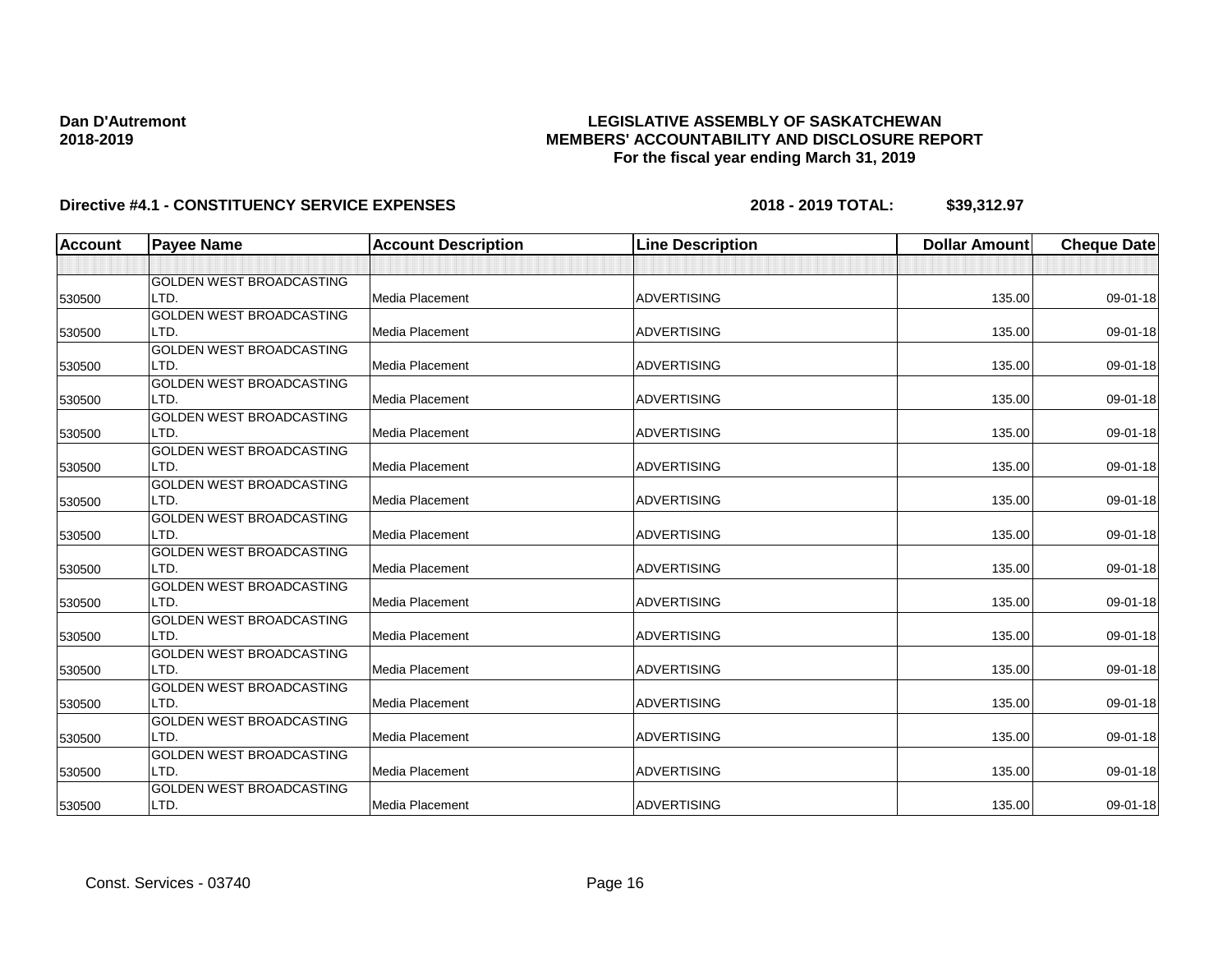## **LEGISLATIVE ASSEMBLY OF SASKATCHEWAN MEMBERS' ACCOUNTABILITY AND DISCLOSURE REPORT For the fiscal year ending March 31, 2019**

| <b>Account</b> | <b>Payee Name</b>                           | <b>Account Description</b> | <b>Line Description</b> | <b>Dollar Amount</b> | <b>Cheque Date</b> |
|----------------|---------------------------------------------|----------------------------|-------------------------|----------------------|--------------------|
|                |                                             |                            |                         |                      |                    |
|                | <b>GOLDEN WEST BROADCASTING</b>             |                            |                         |                      |                    |
| 530500         | LTD.                                        | Media Placement            | <b>ADVERTISING</b>      | 135.00               | 09-01-18           |
|                | GOLDEN WEST BROADCASTING                    |                            |                         |                      |                    |
| 530500         | LTD.                                        | Media Placement            | <b>ADVERTISING</b>      | 135.00               | 09-01-18           |
|                | <b>GOLDEN WEST BROADCASTING</b>             |                            |                         |                      |                    |
| 530500         | LTD.                                        | Media Placement            | <b>ADVERTISING</b>      | 135.00               | 09-01-18           |
|                | GOLDEN WEST BROADCASTING                    |                            |                         |                      |                    |
| 530500         | LTD.                                        | Media Placement            | <b>ADVERTISING</b>      | 135.00               | 09-01-18           |
|                | <b>GOLDEN WEST BROADCASTING</b>             |                            |                         |                      |                    |
| 530500         | LTD.                                        | <b>Media Placement</b>     | <b>ADVERTISING</b>      | 135.00               | 09-01-18           |
|                | GOLDEN WEST BROADCASTING                    |                            |                         |                      |                    |
| 530500         | LTD.                                        | Media Placement            | <b>ADVERTISING</b>      | 285.00               | $11-01-18$         |
|                | GOLDEN WEST BROADCASTING                    |                            |                         |                      |                    |
| 530500         | LTD.                                        | Media Placement            | <b>ADVERTISING</b>      | 150.00               | $11-01-18$         |
|                | <b>GOLDEN WEST BROADCASTING</b>             |                            |                         |                      |                    |
| 530500         | LTD.                                        | Media Placement            | <b>ADVERTISING</b>      | 425.00               | $11-01-18$         |
|                | GOLDEN WEST BROADCASTING                    |                            |                         |                      |                    |
| 530500         | LTD.                                        | Media Placement            | <b>ADVERTISING</b>      | 285.00               | $01 - 01 - 19$     |
|                | <b>GOLDEN WEST BROADCASTING</b>             |                            |                         |                      |                    |
| 530500         | LTD.                                        | Media Placement            | <b>ADVERTISING</b>      | 400.00               | $01 - 01 - 19$     |
|                | <b>GOLDEN WEST BROADCASTING</b>             |                            |                         |                      |                    |
| 530500         | LTD.                                        | Media Placement            | <b>ADVERTISING</b>      | 365.00               | $01 - 01 - 19$     |
|                | GOLDEN WEST BROADCASTING                    |                            |                         |                      |                    |
| 530500         | LTD.                                        | Media Placement            | <b>ADVERTISING</b>      | 285.00               | $01 - 01 - 19$     |
|                | GOLDEN WEST BROADCASTING                    |                            |                         |                      |                    |
| 530500         | LTD.                                        | Media Placement            | <b>ADVERTISING</b>      | 800.00               | $01 - 01 - 19$     |
|                | GOLDEN WEST BROADCASTING                    |                            |                         |                      |                    |
| 530500         | LTD.                                        | Media Placement            | <b>ADVERTISING</b>      | 285.00               | 02-01-19           |
|                | <b>GOLDEN WEST BROADCASTING</b>             |                            |                         |                      |                    |
| 530500         | LTD.                                        | Media Placement            | <b>ADVERTISING</b>      | 285.00               | 03-01-19           |
| 530500         | PNG PRAIRIE NEWSPAPER GROUP Media Placement |                            | <b>ADVERTISING</b>      | 50.00                | 06-01-18           |
| 530500         | PNG PRAIRIE NEWSPAPER GROUP                 | Media Placement            | <b>ADVERTISING</b>      | 50.00                | 07-01-18           |
| 530500         | PNG PRAIRIE NEWSPAPER GROUP Media Placement |                            | <b>ADVERTISING</b>      | 285.00               | 07-01-18           |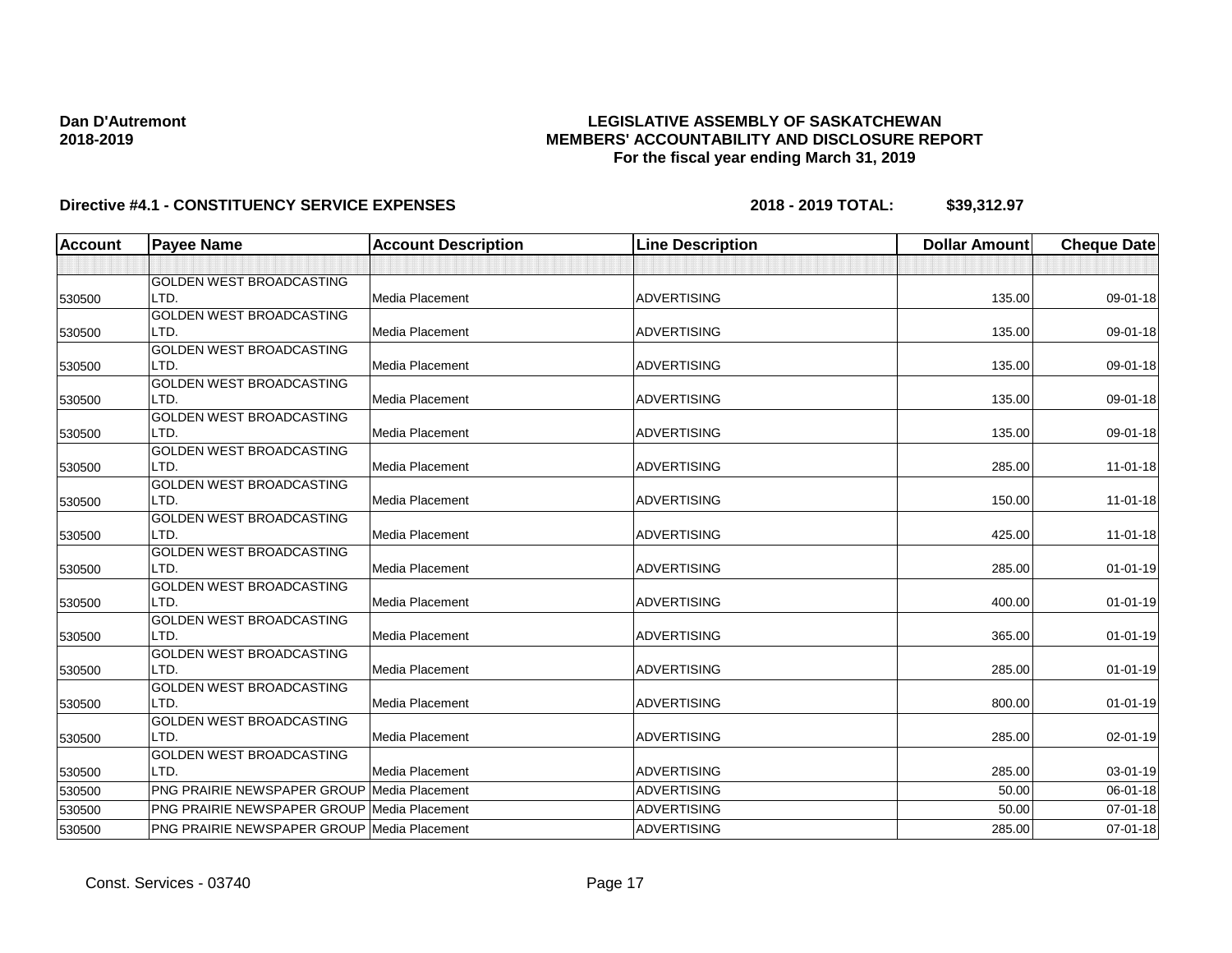## **LEGISLATIVE ASSEMBLY OF SASKATCHEWAN MEMBERS' ACCOUNTABILITY AND DISCLOSURE REPORT For the fiscal year ending March 31, 2019**

| <b>Account</b> | <b>Payee Name</b>                                    | <b>Account Description</b>                                        | <b>Line Description</b>                       | <b>Dollar Amount</b> | <b>Cheque Date</b> |
|----------------|------------------------------------------------------|-------------------------------------------------------------------|-----------------------------------------------|----------------------|--------------------|
|                |                                                      |                                                                   |                                               |                      |                    |
| 530500         | <b>PNG PRAIRIE NEWSPAPER GROUP Media Placement</b>   |                                                                   | <b>ADVERTISING</b>                            | 50.00                | $07 - 01 - 18$     |
| 530500         | <b>PNG PRAIRIE NEWSPAPER GROUP Media Placement</b>   |                                                                   | <b>ADVERTISING</b>                            | 50.00                | $07 - 01 - 18$     |
| 530500         | <b>PNG PRAIRIE NEWSPAPER GROUP Media Placement</b>   |                                                                   | <b>ADVERTISING</b>                            | 30.00                | 07-01-18           |
| 530500         | <b>PNG PRAIRIE NEWSPAPER GROUP Media Placement</b>   |                                                                   | <b>ADVERTISING</b>                            | 170.00               | $10 - 01 - 18$     |
| 530500         | <b>PNG PRAIRIE NEWSPAPER GROUP Media Placement</b>   |                                                                   | <b>ADVERTISING</b>                            | 25.00                | $11 - 01 - 18$     |
| 530500         | <b>PNG PRAIRIE NEWSPAPER GROUP Media Placement</b>   |                                                                   | <b>ADVERTISING</b>                            | 25.00                | $01 - 01 - 19$     |
| 530500         | <b>PNG PRAIRIE NEWSPAPER GROUP Media Placement</b>   |                                                                   | <b>ADVERTISING</b>                            | 25.00                | $01 - 01 - 19$     |
| 530500         | <b>PNG PRAIRIE NEWSPAPER GROUP Media Placement</b>   |                                                                   | <b>ADVERTISING</b>                            | 280.00               | 02-01-19           |
| 530500         | <b>PNG PRAIRIE NEWSPAPER GROUP Media Placement</b>   |                                                                   | <b>ADVERTISING</b>                            | 30.00                | 03-01-19           |
| 530500         | <b>PNG PRAIRIE NEWSPAPER GROUP Media Placement</b>   |                                                                   | <b>ADVERTISING</b>                            | 40.00                | 03-01-19           |
| 530500         | <b>PNG PRAIRIE NEWSPAPER GROUP Media Placement</b>   |                                                                   | <b>ADVERTISING NO GST</b>                     | 75.00                | 03-01-19           |
| 530500         | <b>PNG PRAIRIE NEWSPAPER GROUP Media Placement</b>   |                                                                   | <b>ADVERTISING NO GST</b>                     | 82.00                | 03-01-19           |
| 530500         | <b>PNG PRAIRIE NEWSPAPER GROUP Media Placement</b>   |                                                                   | <b>ADVERTISING</b>                            | 260.00               | 03-01-19           |
| 530500         | <b>PNG PRAIRIE NEWSPAPER GROUP Media Placement</b>   |                                                                   | <b>ADVERTISING</b>                            | 99.00                | 03-31-19           |
| 530500         | <b>ROYAL CANADIAN LEGION</b><br>SASKATCHEWAN COMMAND | Media Placement                                                   | <b>ADVERTISING - NO GST</b>                   | 295.24               | 07-01-18           |
| 530500         | SOS CHILDREN'S SAFETY<br><b>MAGAZINE</b>             | <b>Media Placement</b>                                            | <b>ADVERTISING</b>                            | 245.00               | $04 - 01 - 18$     |
| 530500         | SOS CHILDREN'S SAFETY<br><b>MAGAZINE</b>             | <b>Media Placement</b>                                            | <b>ADVERTISING</b>                            | 349.00               | 06-01-18           |
| 530500         | <b>SOS CHILDREN'S SAFETY</b><br><b>MAGAZINE</b>      | <b>Media Placement</b>                                            | <b>ADVERTISING</b>                            | 141.00               | $10 - 01 - 18$     |
| 530900         | <b>BALL, M JEAN</b>                                  | <b>Promotional Items</b>                                          | <b>REIMB: POSTAGE &amp; PROMOTIONAL ITEMS</b> | 45.00                | $01 - 01 - 19$     |
| 530900         | <b>BALL. M JEAN</b>                                  | <b>Promotional Items</b>                                          | <b>REIMB: LAWN CARE &amp; FLAGS</b>           | 44.36                | $01 - 01 - 19$     |
| 530900         | <b>BALL, M JEAN</b>                                  | <b>Promotional Items</b>                                          | <b>REIMB: SASK FLAGS</b>                      | 921.02               | $01 - 01 - 19$     |
| 530900         | D'AUTREMONT, DANIEL                                  | <b>Promotional Items</b>                                          | <b>REIMB: CHRISTMAS CARDS</b>                 | 400.71               | $01 - 01 - 19$     |
| 530900         | <b>TREASURE HOUSE IMPORTS LTD.</b>                   | <b>Promotional Items</b>                                          | <b>SK PINS</b>                                | 195.00               | 09-01-18           |
| 543201         | LEGISLATIVE FOOD SERVICE                             | Deputy Minister/Ministry Head Business<br>Expenses - Refreshments | <b>STUDENT DRINKS</b>                         | 24.42                | $01 - 01 - 19$     |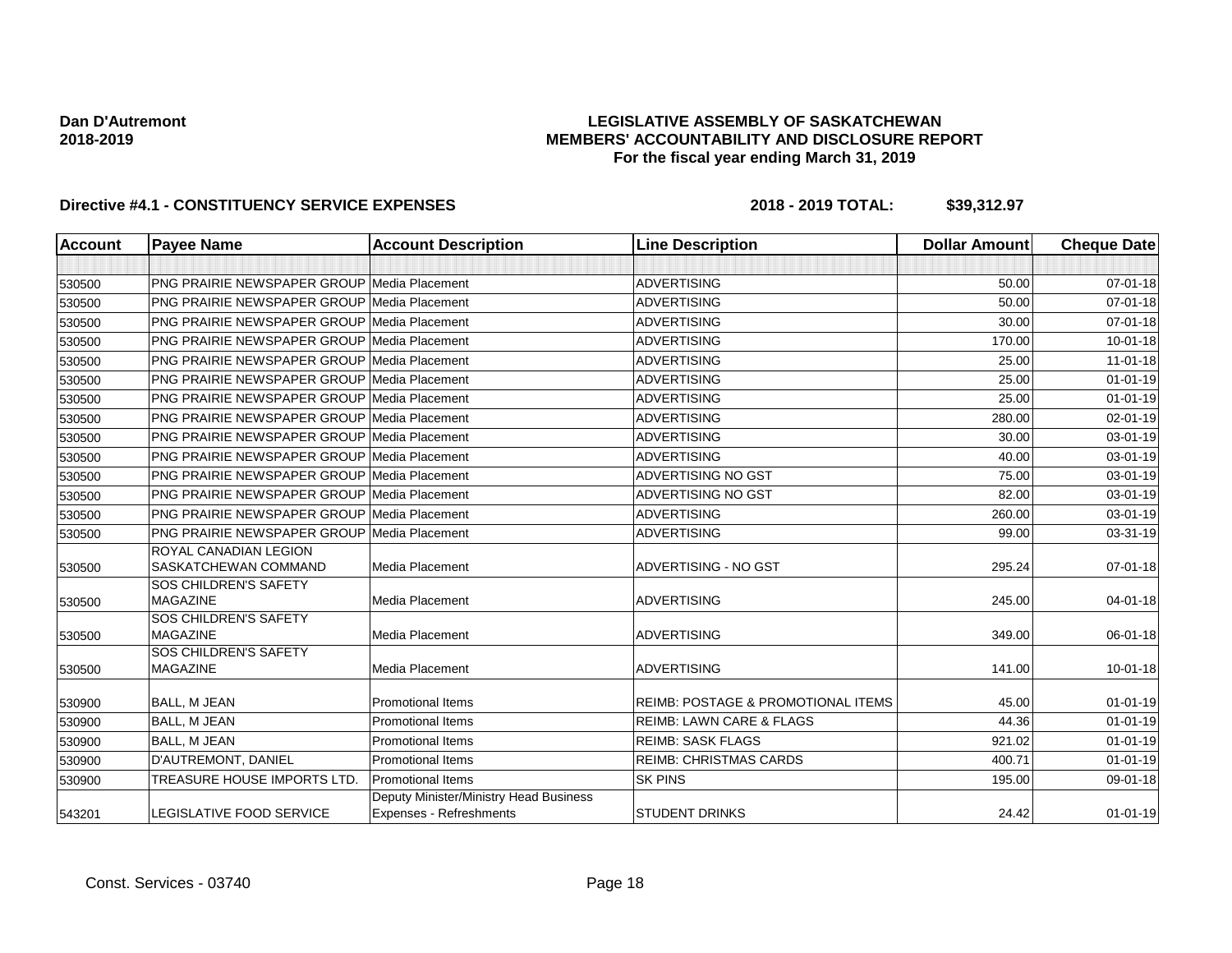## **LEGISLATIVE ASSEMBLY OF SASKATCHEWAN MEMBERS' ACCOUNTABILITY AND DISCLOSURE REPORT For the fiscal year ending March 31, 2019**

| <b>Account</b> | <b>Payee Name</b>   | <b>Account Description</b>           | <b>Line Description</b>            | <b>Dollar Amount</b> | <b>Cheque Date</b> |
|----------------|---------------------|--------------------------------------|------------------------------------|----------------------|--------------------|
|                |                     |                                      |                                    |                      |                    |
| 555000         | BALL, M JEAN        | Other Material and Supplies          | REIMB: MISC OFFICE SUPPLIES        | 95.99                | 01-01-19           |
|                |                     |                                      | REIMB: ADVERTISING AND MISC OFFICE |                      |                    |
| 555000         | <b>BALL, M JEAN</b> | Other Material and Supplies          | <b>SUPPLIES</b>                    | 78.99                | 03-07-19           |
| 555000         | D'AUTREMONT, DANIEL | Other Material and Supplies          | REIMB: MISC OFFICE SUPPLIES        | 115.81               | 07-01-18           |
| 555000         | D'AUTREMONT, DANIEL | Other Material and Supplies          | <b>REIMB: MISC OFFICE SUPPLIES</b> | 17.75                | $01 - 01 - 19$     |
| 555000         | D'AUTREMONT, DANIEL | Other Material and Supplies          | REIMB: MISC OFFICE SUPPLIES        | 90.65                | $01 - 15 - 19$     |
| 555000         | D'AUTREMONT, DANIEL | Other Material and Supplies          | REIMB: MISC OFFICE SUPPLIES        | 445.93               | 02-26-19           |
| 564300         | D'AUTREMONT, DANIEL | Computer Hardware - Exp.             | <b>REIMB: LAPTOP</b>               | 2,543.13             | 09-21-18           |
| 564600         | D'AUTREMONT, DANIEL | Computer Software - Exp              | REIMB: SOFTWARE                    | 120.99               | 06-01-18           |
| 565200         | D'AUTREMONT, DANIEL | Office Furniture and Equipment - Exp | REIMB: MISC OFFICE SUPPLIES        | 268.78               | 02-26-19           |
|                |                     |                                      |                                    |                      |                    |
|                |                     |                                      |                                    |                      |                    |
|                |                     |                                      |                                    |                      |                    |
|                |                     |                                      |                                    |                      |                    |
|                |                     |                                      |                                    |                      |                    |
|                |                     |                                      |                                    |                      |                    |
|                |                     |                                      |                                    |                      |                    |
|                |                     |                                      |                                    |                      |                    |
|                |                     |                                      |                                    |                      |                    |
|                |                     |                                      |                                    |                      |                    |
|                |                     |                                      |                                    |                      |                    |
|                |                     |                                      |                                    |                      |                    |
|                |                     |                                      |                                    |                      |                    |
|                |                     |                                      |                                    |                      |                    |
|                |                     |                                      |                                    |                      |                    |
|                |                     |                                      |                                    |                      |                    |
|                |                     |                                      |                                    |                      |                    |
|                |                     |                                      |                                    |                      |                    |
|                |                     |                                      |                                    |                      |                    |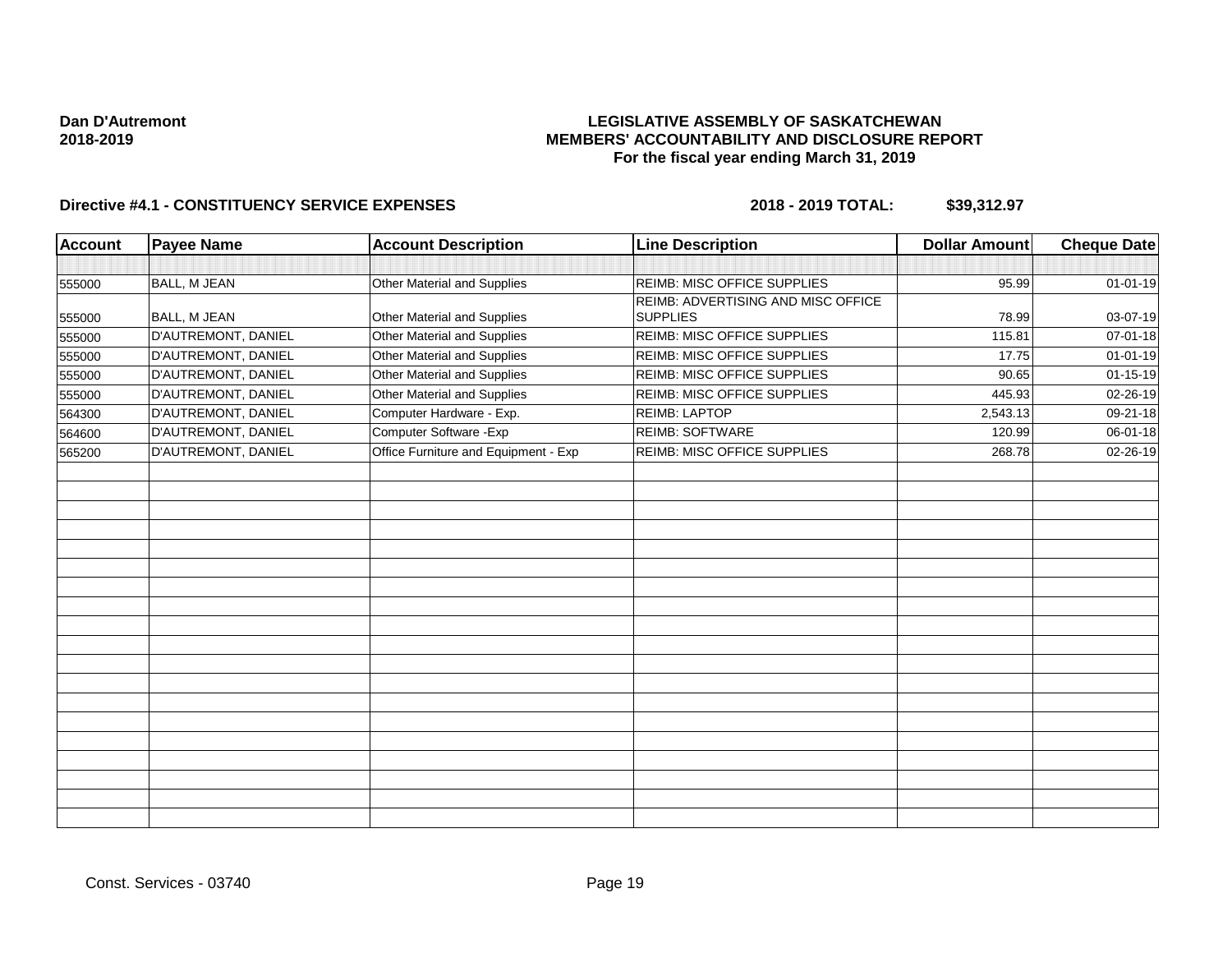## **LEGISLATIVE ASSEMBLY OF SASKATCHEWAN MEMBERS' ACCOUNTABILITY AND DISCLOSURE REPORT For the fiscal year ending March 31, 2019**

| <b>Account</b> | <b>Payee Name</b> | <b>Account Description</b> | <b>Line Description</b> | Dollar Amount | <b>Cheque Date</b> |
|----------------|-------------------|----------------------------|-------------------------|---------------|--------------------|
|                |                   |                            |                         |               |                    |
|                |                   |                            |                         |               |                    |
|                |                   |                            |                         |               |                    |
|                |                   |                            |                         |               |                    |
|                |                   |                            |                         |               |                    |
|                |                   |                            |                         |               |                    |
|                |                   |                            |                         |               |                    |
|                |                   |                            |                         |               |                    |
|                |                   |                            |                         |               |                    |
|                |                   |                            |                         |               |                    |
|                |                   |                            |                         |               |                    |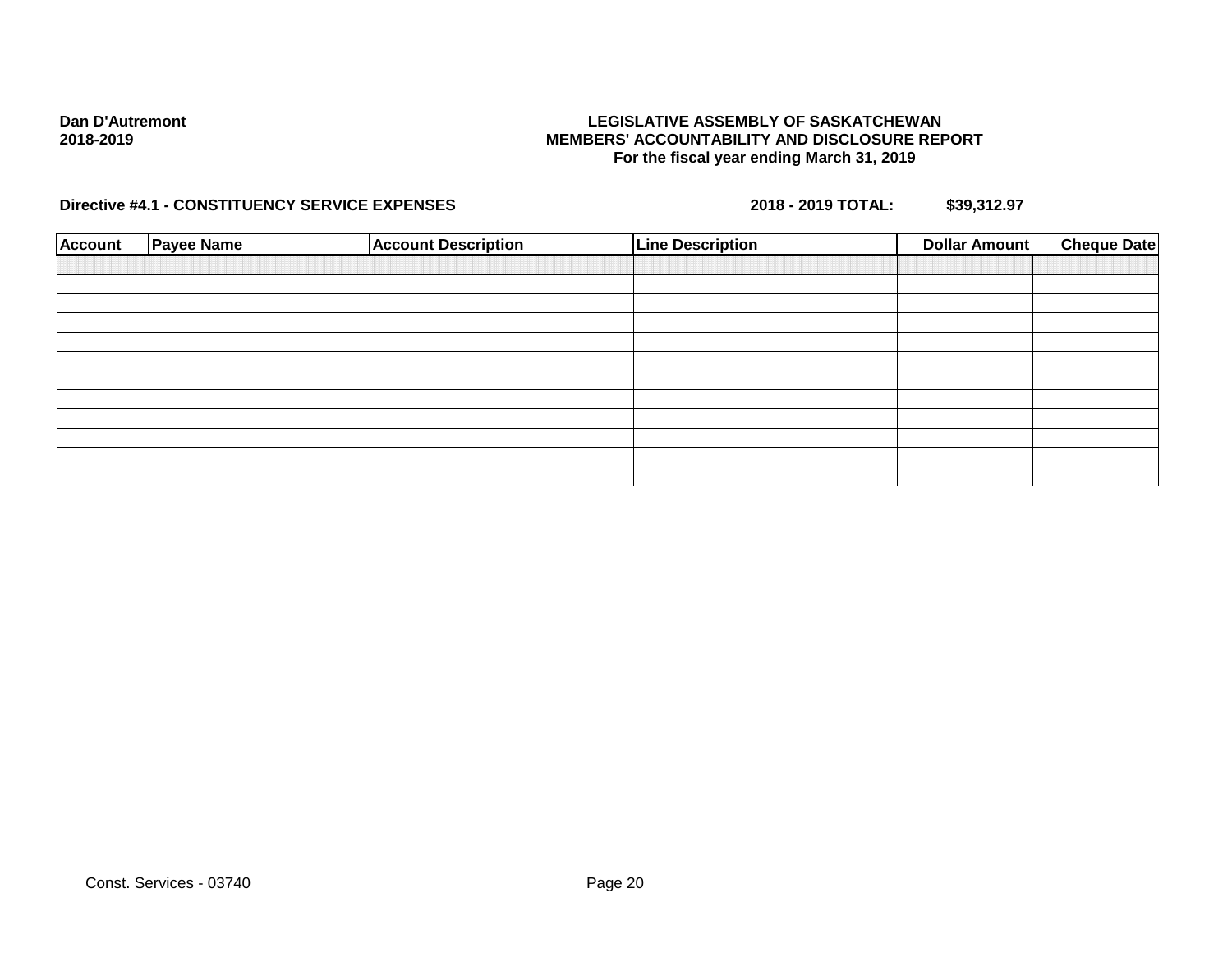# **LEGISLATIVE ASSEMBLY OF SASKATCHEWAN MEMBERS' ACCOUNTABILITY AND DISCLOSURE REPORT For the fiscal year ending March 31, 2019**

| <b>Account</b> | <b>Payee Name</b>   | <b>Account Description</b> | <b>Dollar Amount</b> | <b>Cheque Date</b> |
|----------------|---------------------|----------------------------|----------------------|--------------------|
|                |                     |                            |                      |                    |
| 513000         | BALL, M JEAN        | Out-of-Scope Permanent     | $\Omega$             | 04-10-18           |
| 513000         | BALL, M JEAN        | Out-of-Scope Permanent     | 1,705.38             | 04-24-18           |
| 513000         | BALL, M JEAN        | Out-of-Scope Permanent     | 1795.14              | 05-08-18           |
| 513000         | <b>BALL, M JEAN</b> | Out-of-Scope Permanent     | 1795.14              | 05-23-18           |
| 513000         | BALL, M JEAN        | Out-of-Scope Permanent     | 1,795.14             | 06-05-18           |
| 513000         | BALL, M JEAN        | Out-of-Scope Permanent     | 1,795.14             | 06-13-18           |
| 513000         | BALL, M JEAN        | Out-of-Scope Permanent     | 1795.14              | 06-27-18           |
| 513000         | BALL, M JEAN        | Out-of-Scope Permanent     | 1,795.14             | $07 - 11 - 18$     |
| 513000         | BALL, M JEAN        | Out-of-Scope Permanent     | 1,795.14             | 07-25-18           |
| 513000         | BALL, M JEAN        | Out-of-Scope Permanent     | 1,795.14             | 08-08-18           |
| 513000         | <b>BALL, M JEAN</b> | Out-of-Scope Permanent     | 1795.14              | 08-22-18           |
| 513000         | BALL, M JEAN        | Out-of-Scope Permanent     | 1,795.14             | 09-05-18           |
| 513000         | BALL, M JEAN        | Out-of-Scope Permanent     | 1,795.14             | 09-19-18           |
| 513000         | BALL, M JEAN        | Out-of-Scope Permanent     | 1795.14              | 10-03-18           |
| 513000         | <b>BALL, M JEAN</b> | Out-of-Scope Permanent     | 1,795.14             | 10-17-18           |
| 513000         | <b>BALL, M JEAN</b> | Out-of-Scope Permanent     | 1,795.14             | $11 - 01 - 18$     |
| 513000         | BALL, M JEAN        | Out-of-Scope Permanent     | 1,795.14             | $11 - 14 - 18$     |
| 513000         | <b>BALL, M JEAN</b> | Out-of-Scope Permanent     | 1,795.14             | 11-28-18           |
| 513000         | BALL, M JEAN        | Out-of-Scope Permanent     | 1,795.14             | 12-12-18           |
| 513000         | BALL, M JEAN        | Out-of-Scope Permanent     | 1795.14              | 12-27-18           |
| 513000         | BALL, M JEAN        | Out-of-Scope Permanent     | 1,795.14             | 01-09-19           |
| 513000         | BALL, M JEAN        | Out-of-Scope Permanent     | 1,795.14             | $01 - 23 - 19$     |
| 513000         | BALL, M JEAN        | Out-of-Scope Permanent     | 1795.14              | 02-06-19           |
| 513000         | BALL, M JEAN        | Out-of-Scope Permanent     | 1,795.14             | 02-20-19           |
| 513000         | BALL, M JEAN        | Out-of-Scope Permanent     | 1795.14              | 03-06-19           |
| 513000         | BALL, M JEAN        | Out-of-Scope Permanent     | 1,795.14             | 03-20-19           |
| 513000         | BALL, M JEAN        | Out-of-Scope Permanent     | 1,795.14             | 04-03-19           |
| 514000         | PEET, LYNETTE       | Casual/Term                | 182.32               | 08-22-18           |
| 514000         | PEET, LYNETTE       | Casual/Term                | 136.75               | 03-20-19           |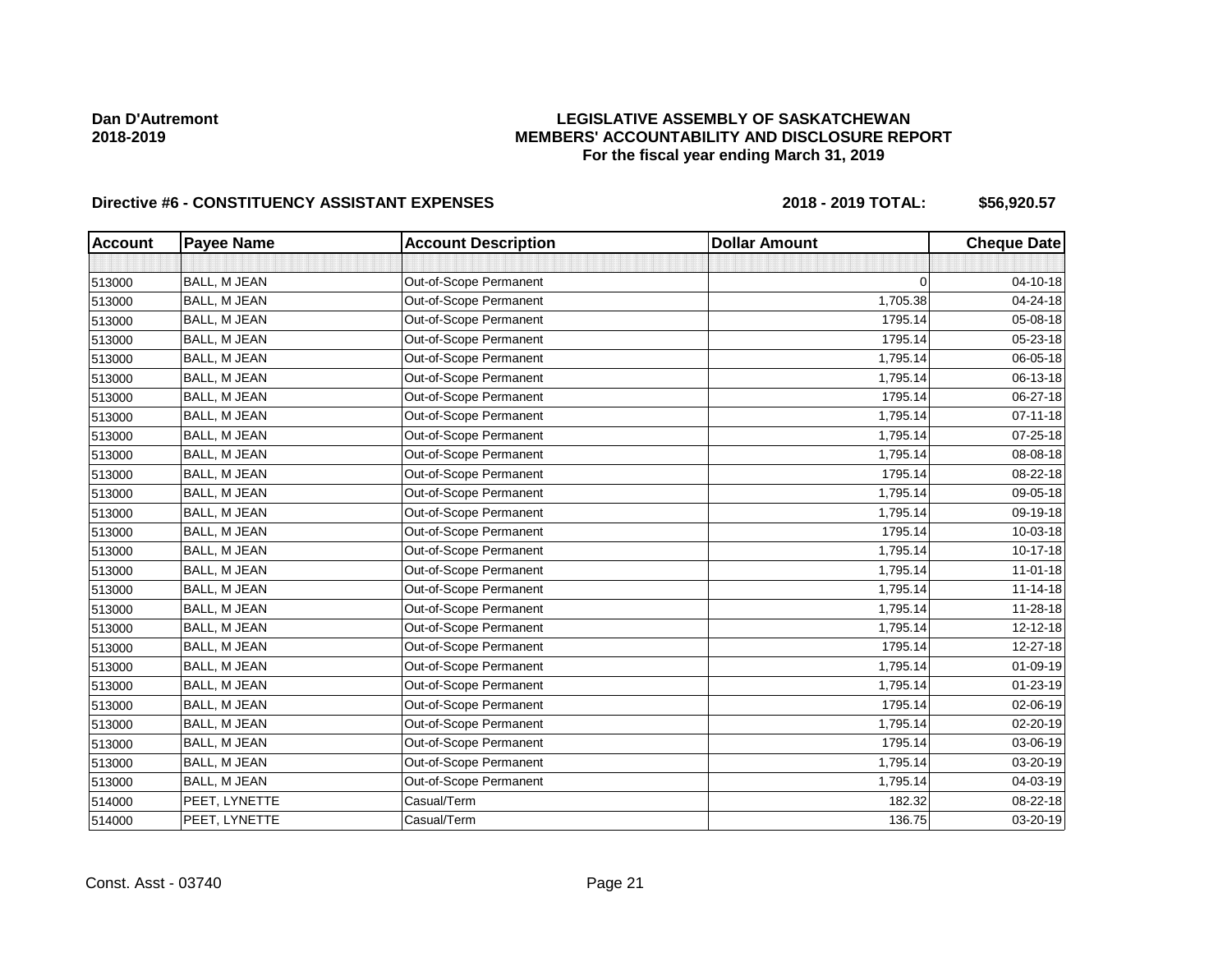# **LEGISLATIVE ASSEMBLY OF SASKATCHEWAN MEMBERS' ACCOUNTABILITY AND DISCLOSURE REPORT For the fiscal year ending March 31, 2019**

| <b>Account</b> | <b>Payee Name</b> | <b>Account Description</b>                    | <b>Dollar Amount</b> | <b>Cheque Date</b> |
|----------------|-------------------|-----------------------------------------------|----------------------|--------------------|
|                |                   |                                               |                      |                    |
| 514300         | FARR, BONNIE      | Part-Time/Permanent Part-Time                 | 363.60               | 04-24-18           |
| 514300         | FARR, BONNIE      | Part-Time/Permanent Part-Time                 | 369.46               | 05-08-18           |
| 514300         | FARR, BONNIE      | Part-Time/Permanent Part-Time                 | 363.6                | 05-23-18           |
| 514300         | FARR, BONNIE      | Part-Time/Permanent Part-Time                 | 363.60               | 06-05-18           |
| 514300         | FARR, BONNIE      | Part-Time/Permanent Part-Time                 | 351.87               | 06-13-18           |
| 514300         | FARR, BONNIE      | Part-Time/Permanent Part-Time                 | 363.60               | 06-27-18           |
| 514300         | FARR, BONNIE      | Part-Time/Permanent Part-Time                 | 363.60               | $07 - 11 - 18$     |
| 514300         | FARR, BONNIE      | Part-Time/Permanent Part-Time                 | 363.60               | 07-25-18           |
| 514300         | FARR, BONNIE      | Part-Time/Permanent Part-Time                 | 363.6                | 08-08-18           |
| 514300         | FARR, BONNIE      | Part-Time/Permanent Part-Time                 | 369.46               | 08-22-18           |
| 514300         | FARR, BONNIE      | Part-Time/Permanent Part-Time                 | 369.46               | 09-05-18           |
| 514300         | FARR, BONNIE      | Part-Time/Permanent Part-Time                 | 357.73               | 09-19-18           |
| 514300         | FARR, BONNIE      | Part-Time/Permanent Part-Time                 | 721.33               | 10-03-18           |
| 514300         | FARR, BONNIE      | Part-Time/Permanent Part-Time                 | 357.73               | 10-17-18           |
| 514300         | FARR, BONNIE      | Part-Time/Permanent Part-Time                 | 363.6                | $11-01-18$         |
| 514300         | FARR, BONNIE      | Part-Time/Permanent Part-Time                 | 269.76               | $11 - 14 - 18$     |
| 514300         | FARR, BONNIE      | Part-Time/Permanent Part-Time                 | 357.73               | 11-28-18           |
| 514300         | FARR, BONNIE      | Part-Time/Permanent Part-Time                 | 363.6                | 12-12-18           |
| 514300         | FARR, BONNIE      | Part-Time/Permanent Part-Time                 | 650.95               | 12-27-18           |
| 514300         | FARR, BONNIE      | Part-Time/Permanent Part-Time                 | 170.07               | 01-09-19           |
| 514300         | FARR, BONNIE      | Part-Time/Permanent Part-Time                 | 357.73               | $01 - 23 - 19$     |
| 514300         | FARR, BONNIE      | Part-Time/Permanent Part-Time                 | 351.87               | 02-06-19           |
| 514300         | FARR, BONNIE      | Part-Time/Permanent Part-Time                 | 357.73               | 02-20-19           |
| 514300         | FARR, BONNIE      | Part-Time/Permanent Part-Time                 | 369.46               | 03-06-19           |
| 514300         | FARR, BONNIE      | Part-Time/Permanent Part-Time                 | 422.24               | 03-20-19           |
| 514300         | FARR, BONNIE      | Part-Time/Permanent Part-Time                 | 482.33               | 04-03-19           |
| 519900         | None (Default)    | Change in Y/E Accrued Empl Leave Entitlements | $-1583.57$           | 04-18-18           |
| 519900         | None (Default)    | Change in Y/E Accrued Empl Leave Entitlements | 1641.88              | 04-08-19           |
|                |                   |                                               |                      |                    |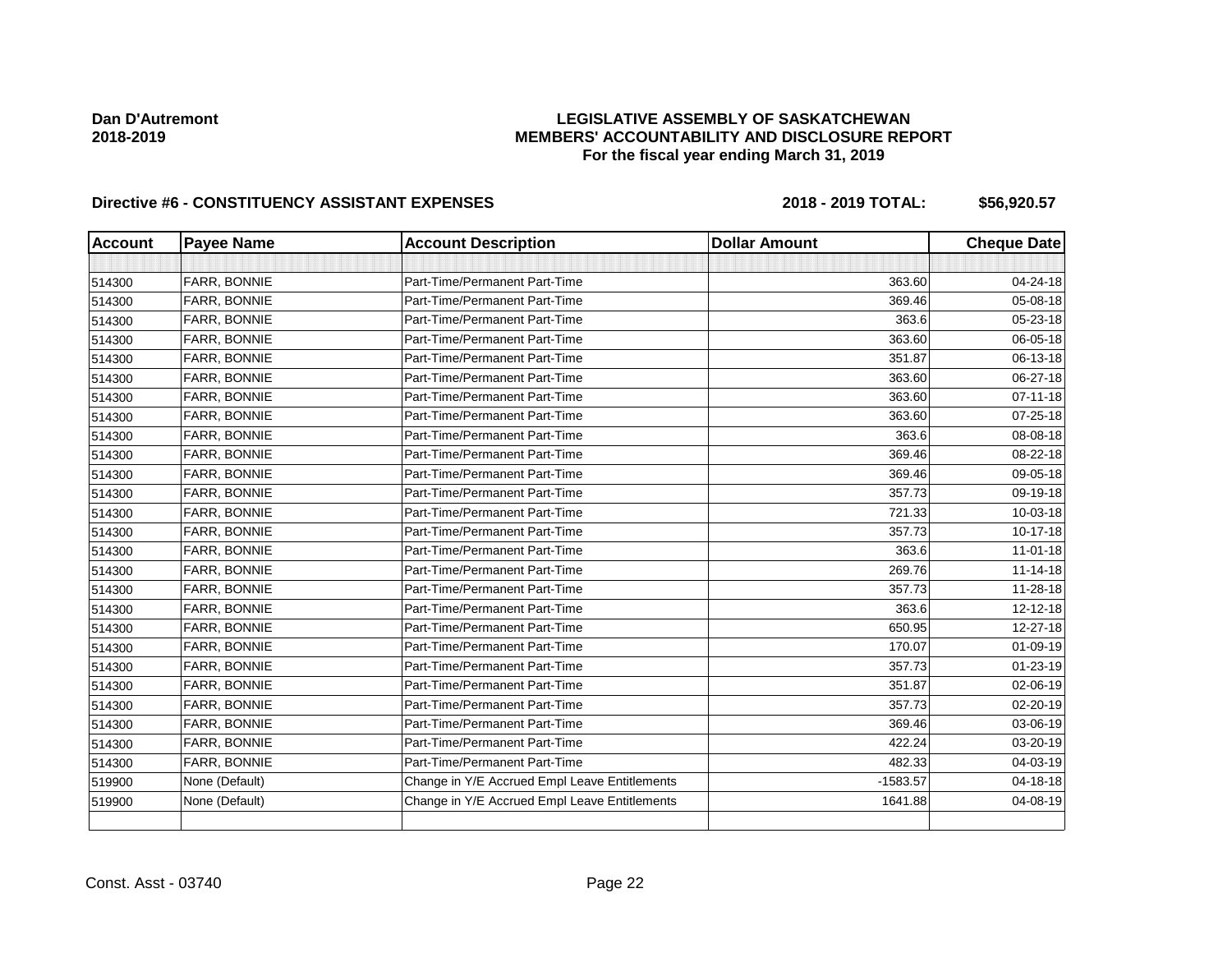# **LEGISLATIVE ASSEMBLY OF SASKATCHEWAN MEMBERS' ACCOUNTABILITY AND DISCLOSURE REPORT For the fiscal year ending March 31, 2019**

| <b>Account</b> | Payee Name | <b>Account Description</b> | <b>Dollar Amount</b> | <b>Cheque Date</b> |
|----------------|------------|----------------------------|----------------------|--------------------|
|                |            |                            |                      |                    |
|                |            |                            |                      |                    |
|                |            |                            |                      |                    |
|                |            |                            |                      |                    |
|                |            |                            |                      |                    |
|                |            |                            |                      |                    |
|                |            |                            |                      |                    |
|                |            |                            |                      |                    |
|                |            |                            |                      |                    |
|                |            |                            |                      |                    |
|                |            |                            |                      |                    |
|                |            |                            |                      |                    |
|                |            |                            |                      |                    |
|                |            |                            |                      |                    |
|                |            |                            |                      |                    |
|                |            |                            |                      |                    |
|                |            |                            |                      |                    |
|                |            |                            |                      |                    |
|                |            |                            |                      |                    |
|                |            |                            |                      |                    |
|                |            |                            |                      |                    |
|                |            |                            |                      |                    |
|                |            |                            |                      |                    |
|                |            |                            |                      |                    |
|                |            |                            |                      |                    |
|                |            |                            |                      |                    |
|                |            |                            |                      |                    |
|                |            |                            |                      |                    |
|                |            |                            |                      |                    |